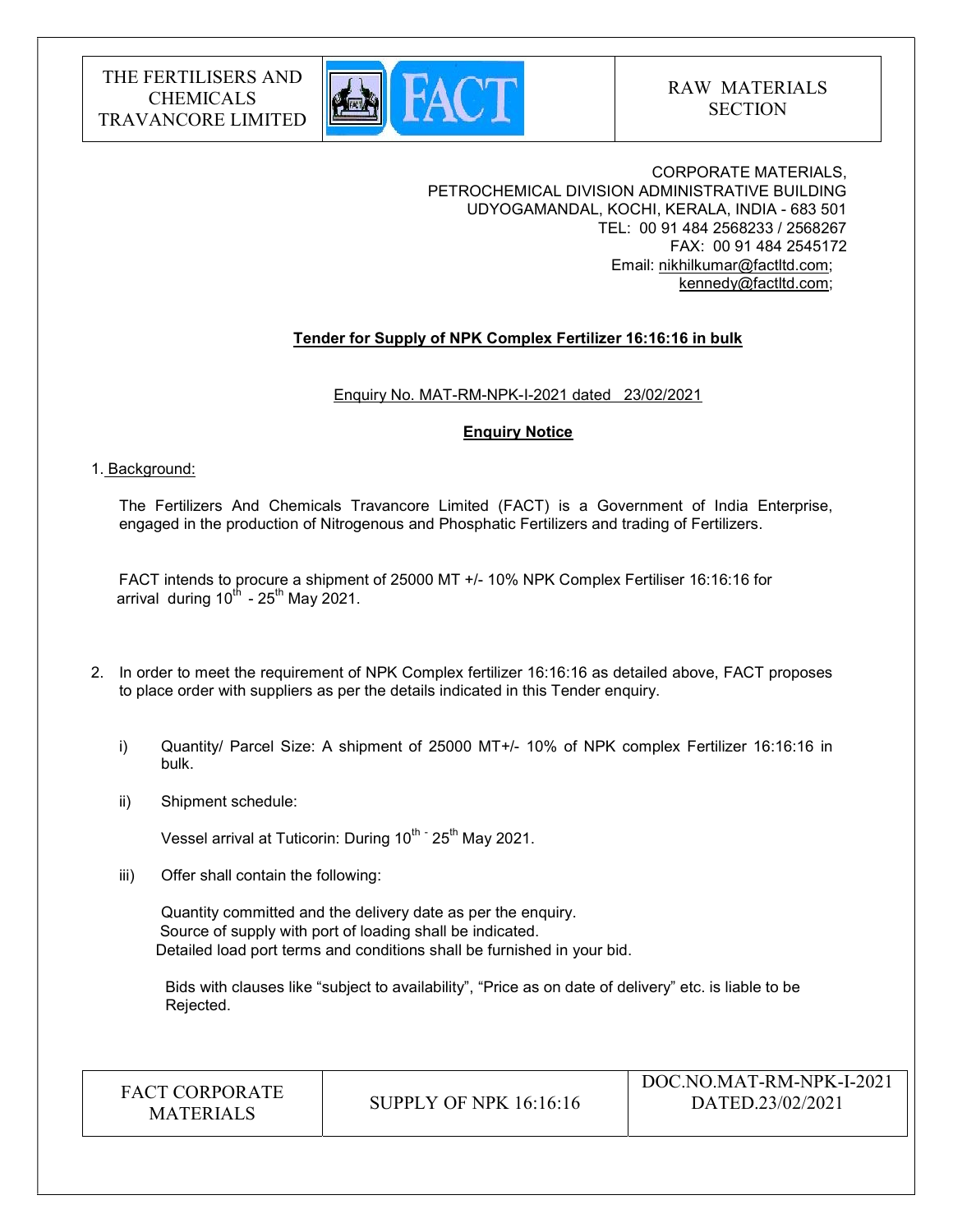

- (iv) Price: Both CFR Tuticorin and FOB load port prices on 180 days credit basis. Please note that both FOB and CFR rates are to be quoted failing which the offer is liable to be rejected. FACT shall place the Purchase Order with both FOB and CFR options and reserve the right to accept either the FOB or the CFR option.
- (v) Franchise: If any, to be indicated.
- (vi) Specifications: Material supplied should conform to the specifications given in Annexure-A.
- .vii) Terms and conditions: Shall be as per Annexures attached. Please submit bid strictly in accordance with the same. Please note that we will arrange insurance.
- 3. Rate: Bidder shall quote their rates strictly in the Price Bid Format enclosed as **Annexure K**.
- 4. Validity of Offer: Offers shall be valid for a period of 15 days from the due date of tender opening and shall not be withdrawn by the party during its validity.
- 5. Earnest Money Deposit (EMD).

Bidder shall submit along with their bid Earnest Money Deposit (EMD) as detailed in Instructions to Bidders (Annexure-B). EMD shall be USD 1 PMT (USD One per MT) for the offered quantity. Bidder shall submit EMD along with their bid in the form of RTGS payment. FACT's account details to enable RTGS payment given below

The Bank Details are as follows:

STATE BANK OF INDIA COMMERCIAL BRANCH VANKARATH TOWERS PADIVATTOM COCHIN 682024

CONTACT NOS : BOBEN MATHAI : 8593070731 BRANCH LANDLINE : 0484 - 2340028/29

A/c No : 10590232386 IFSC : SBIN0004062 SWIFT : SBININBB245 TYPE : CC ACCOUNT

The EMD is exempted in the case of:

- i) Manufacturers / producers who have supplied a minimum Quantity of 22500 MT Fertilizers to PSEs/Coops, in India.
- ii) Reputed traders who have supplied a minimum Quantity of 22500 MT Fertilizers to FACT for at least two years in the last five years. Necessary documents shall be provided to prove the exemption criteria.

| <b>FACT CORPORATE</b><br><b>MATERIALS</b> | SUPPLY OF NPK 16:16:16 | DOC.NO.MAT-RM-NPK-I-2021<br>DATED.23/02/2021 |
|-------------------------------------------|------------------------|----------------------------------------------|
|-------------------------------------------|------------------------|----------------------------------------------|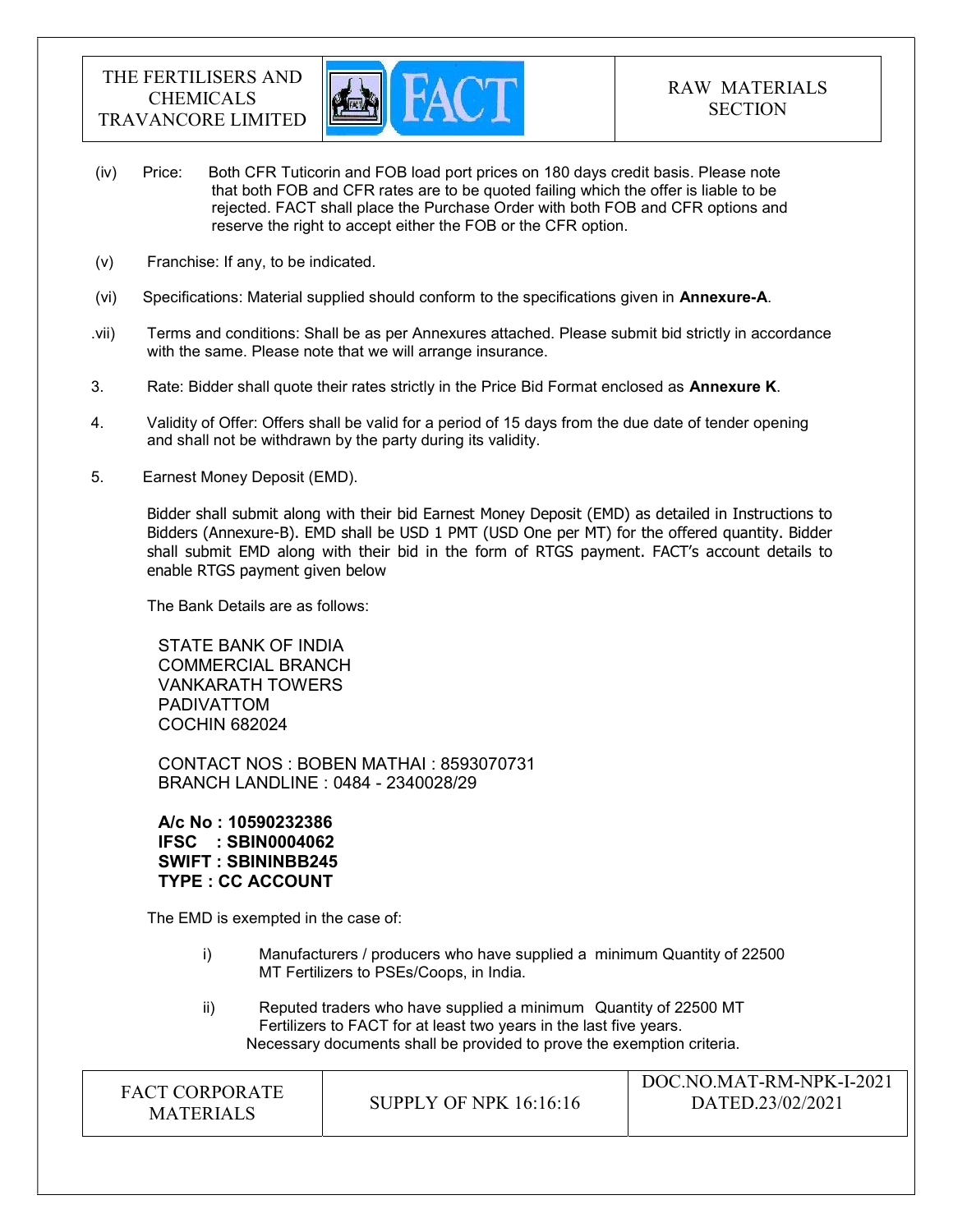

6. Pre qualification Criteria:

The pre-qualification criteria will be as below:

Should have supplied to any buyer (in India or outside) at least one shipment of 25,000 MT+/- 10% any fertilizers as per FCO, on CFR basis during any one of the preceding three years ending as on the date of Part- A bid opening.

The following relevant documents, duly attested by the Applicant's Authorized Signatory, shall be submitted in support of the above:

- a) Copy of Purchase Order(s)/Agreement(s)
- b) Copy of Bill(s) of Lading
- c) Copy of Invoice(s)
- d) Traders have to submit Letter(s) issued by the Fertilizer Producer's Authorized Signatory confirming to backup with respect to quality and quantity along with copy/copies of Analysis Reports showing all parameters as per FCO specifications, duly attested by the Producer's Authorized Signatory.

Notes:

.

 All bidders shall furnish, along with their Part A bid, Pre-qualification Questionnaire (Annexure- C and Annexure - D), duly filled, attaching all supporting documents as required therein.

7. Evaluation will be done on landed cost at Tuticorin Port including Insurance charges, applicable port dues, customs duty etc. based on the CFR price on 180 days credit basis. Exchange Rate for conversion of CFR price will be the RBI reference rate on the date of opening of Part-A the tender. If the date of opening is a Bank holiday, the exchange rate of the previous Bank working day will be considered for evaluation. Bank charges as below will be loaded for evaluation.

Current foreign LC charges; Usance LCs below 5 crores : 0.13% p. a ;Usance LCs above 5 crores. 0.18% p. a.

Current Inland LC charges;.0.1875 % p.a.

- 8. All vessels calling at Tuticorin Port should have valid P&I and Classification certificates, which should be covered by International Group of P & I Clubs and classified with International Association of Classification Societies as stipulated by the Ministry of Shipping, Govt.of India. If not, necessary relaxation has to be taken by Vessel Owner from Ministry of Shipping, Govt. of India as per circular No.SR-12020/2/2011-MG dated 2 Aug'12 issued by Ministry of Shipping, well in advance of vessel's arrival, failing which permission will not be granted by Port for berthing of vessel.
- 9. Payment: Payment shall be on 180<sup>th</sup> day from BL date by LC. LC opening charges and Bank charges in India shall be to FACT's account. All charges outside India, including confirmation charges, in case confirmation is required, shall be to seller's account. Acceptance of the material shall be based on samples drawn by Central Fertilizer Quality Control Laboratory in India. The quality so determined at discharge port shall be final and binding on supplier. Weighment shall be as

| <b>FACT CORPORATE</b><br><b>MATERIALS</b> | SUPPLY OF NPK $16:16:16$ | DOC.NO.MAT-RM-NPK-I-2021<br>DATED.23/02/2021 |
|-------------------------------------------|--------------------------|----------------------------------------------|
|-------------------------------------------|--------------------------|----------------------------------------------|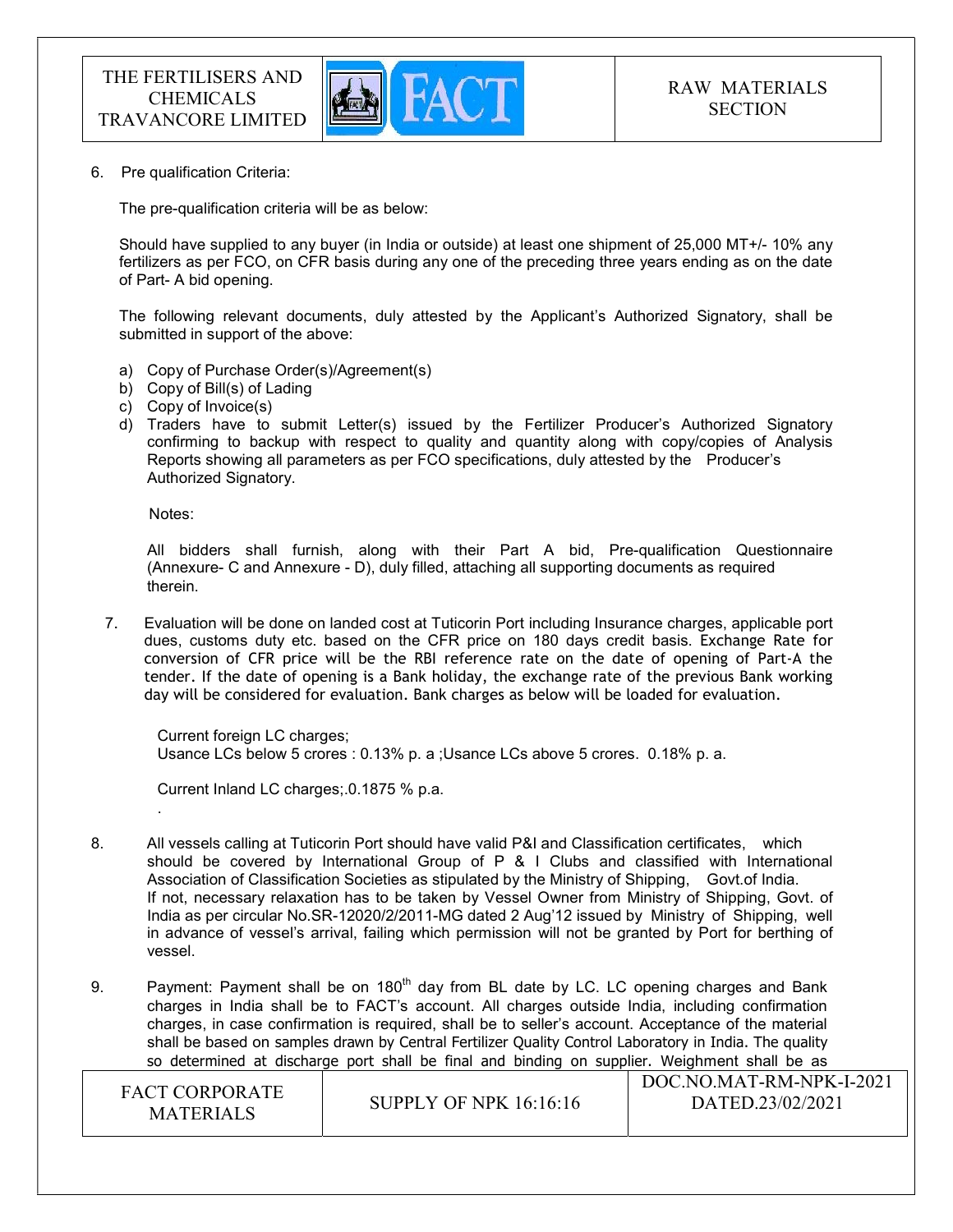

determined by draft survey conducted through and by independent internationally reputed surveyor/inspection agency appointed by FACT at the port of discharge. The Payment shall be based on B/L quantity or drafts survey whichever is less.

- 10. Other Terms and Conditions: All other terms and conditions shall be as detailed in the various Annexures attached along with this enquiry.
- 11. Bids shall be submitted on a two-part basis, Part A and Part B, as detailed in the Instructions to Bidders (Annexure-B).

Due date / time for submission of bids: 08/03/2021 - 1400 hrs IST.

Due date/ time for opening of Bids: 08/03/2021 - 1430 Hrs IST

 Bids shall be complete giving all the requirements as per the enquiry. Evaluation of bids shall be made based on the details given in the bid. Post-bid clarifications on price, quantity, delivery schedule, lay time, payment terms and shipment terms are unacceptable except against any post bid clarification as required by FACT. Post bid clarifications on suo-motu basis will be summarily rejected and such action by bidders will be viewed seriously.

# Special Instruction

I. Any bidder from a country which shares a land border with India will be eligible to bid in this tender only if the bidder is registered with the Competent Authority as specified in Annexure-I of Order No. 6/18/2019- PPD dated 23.07.2020 of Ministry of Finance, Dept of Expenditure, Public Procurement Division, Govt. of India. If registered with Competent Authority as above a copy of registration certificate shall be furnished along with the bid failing which the bid shall be rejected.

II. "Bidder" (including the term "tenderer", "consultant" or "service provider" in certain contexts) means any person or firm or company, including any member of a consortium or joint venture (that is an association of several persons, or firms or companies), every artificial juridical person not falling in any of the descriptions of bidders stated hereinbefore, including any agency branch or office controlled by such person, participating in a procurement process.

 III. "Bidder from a country which shares a land border with India" for the purpose of this Order means:- a. An entity incorporated, established or registered in such a country; or b. A subsidiary of an entity incorporated, established or registered in such a country; or c. An entity substantially controlled through entities incorporated, established or registered in such a country; or d. An entity whose beneficial owner is situated in such a country; or e. An Indian (or other) agent of such an entity or f. A natural person who is a citizen of such a country; or g. A Consortium or joint venture where any member of the consortium or joint venture falls under any of the above

IV. The beneficial owner for the purpose of (iii) above will be as under:

1. In case of a company or Limited Liability Partnership the beneficial owner is the natural person(s), who, whether acting alone or together, or through one or more juridical person, has a controlling ownership interest or who exercises control through other means. Explanation--- a. "Controlling ownership interest" means ownership of or entitlement to more than twenty-five per cent of shares or capital or profits of the company; b. "Control" shall include the right to appoint majority of the directors or to control the

| <b>FACT CORPORATE</b><br><b>MATERIALS</b> | SUPPLY OF NPK $16:16:16$ | DOC.NO.MAT-RM-NPK-I-2021<br>DATED.23/02/2021 |
|-------------------------------------------|--------------------------|----------------------------------------------|
|-------------------------------------------|--------------------------|----------------------------------------------|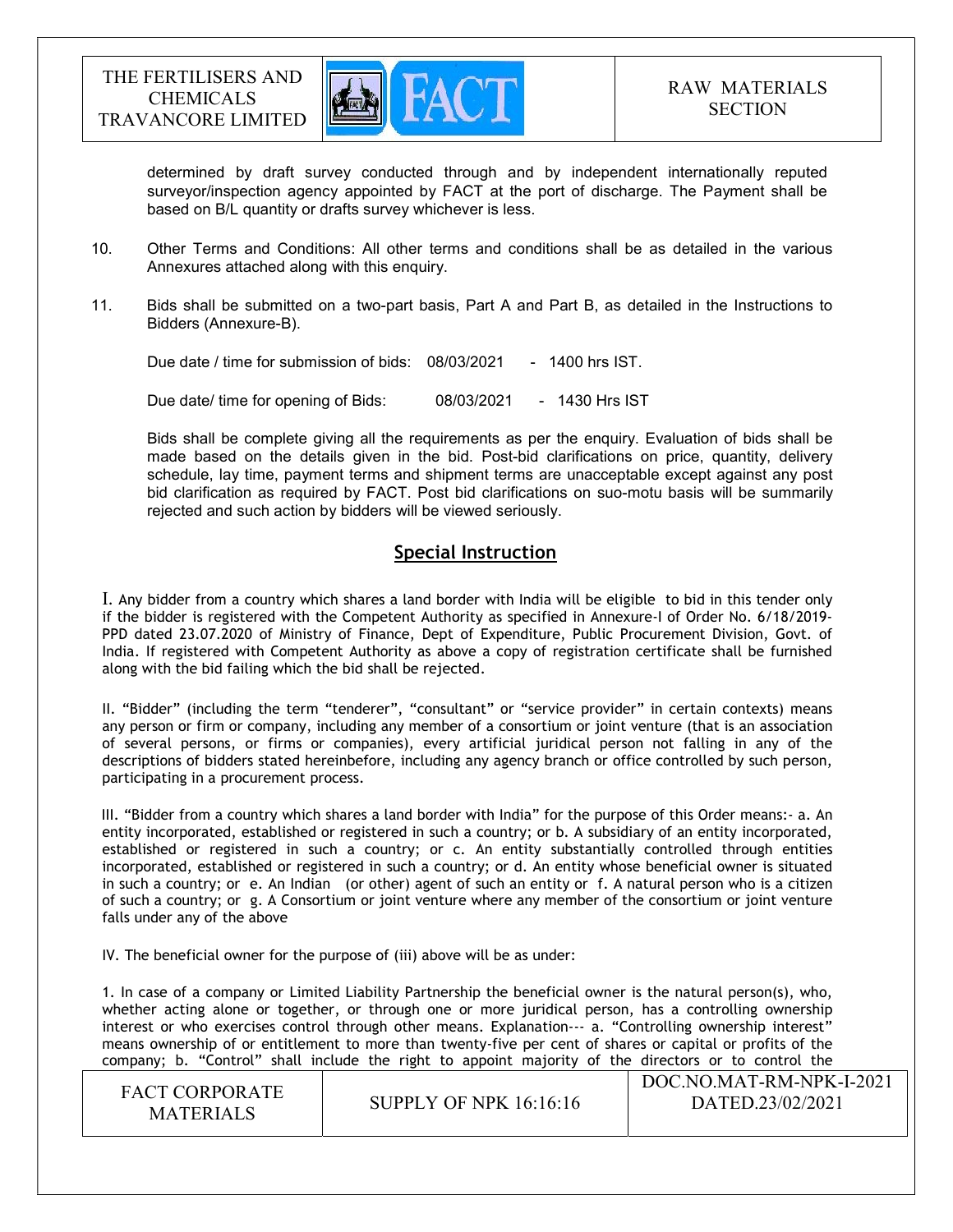

management or policy decisions including by virtue of their shareholding or management rights or shareholders agreements or voting agreements;

2. In case of a partnership firm, the beneficial owner is the natural person(s) who, whether acting alone or together, or through one or more juridical person, has ownership of entitlement to more than fifteen percent of capital or profits of the partnership;

3. In case of an unincorporated association or body of individuals, the beneficial owner is the natural person(s), who, whether acting alone or together, or through one or more juridical person, has ownership of or entitlement to more than fifteen percent of the property or capital or profits of such association or body of individuals;

4. Where no natural person is identified under (1) or (2) or (3) above, the beneficial owner is the relevant natural person who holds the position of senior managing official; 5. In case of a trust, the identification of beneficial owners(s) shall include identification of the author of the trust, the trustee, the beneficiaries with fifteen percent or more interest in the trust and any other natural person exercising ultimate effective control over the trust through a chain of control of ownership.

V. An Agent is a person employed to do any act for another, or to represent another in dealings with third person.

VI. Notwithstanding anything contained herein above, these provisions shall not apply to bidders from those countries (even if sharing a land border with India) to which the Government of India has extended lines of credit or in which the Government of India is engaged in development projects.

Certificate to be submitted by tenderers:

1. "I have read the clause regarding restrictions on procurement from a bidder of a country which shares a land border with India; I certify that this bidder is not from such a country or, if from such a country, has been registered with the Competent Authority. I hereby certify that this bidder fulfills all requirements in this regard and is eligible to be considered. [Where applicable, evidence of valid registration by the Competent Authority shall be attached".

2. The bidders shall submit a certificate, along with their bid, to the effect that they fully comply with the Order F.No. 6/18/2019-PPD dated 23.07.2020 and subsequent amendment, if any, issued by Ministry of Finance, Department of Expenditure, Public Procurement Division, and Government of India. If such a certificate given by a bidder, whose bid is accepted, is found to be false, then this would be a ground for immediate termination and further legal action in accordance with law

Please submit your bid complete in all respects, within the stipulated time.

Thanking you,

Deputy General Manager (Materials) - RM For FACT Ltd, Cochin.

| <b>FACT CORPORATE</b> |
|-----------------------|
| <b>MATERIALS</b>      |

**SUPPLY OF NPK 16:16:16**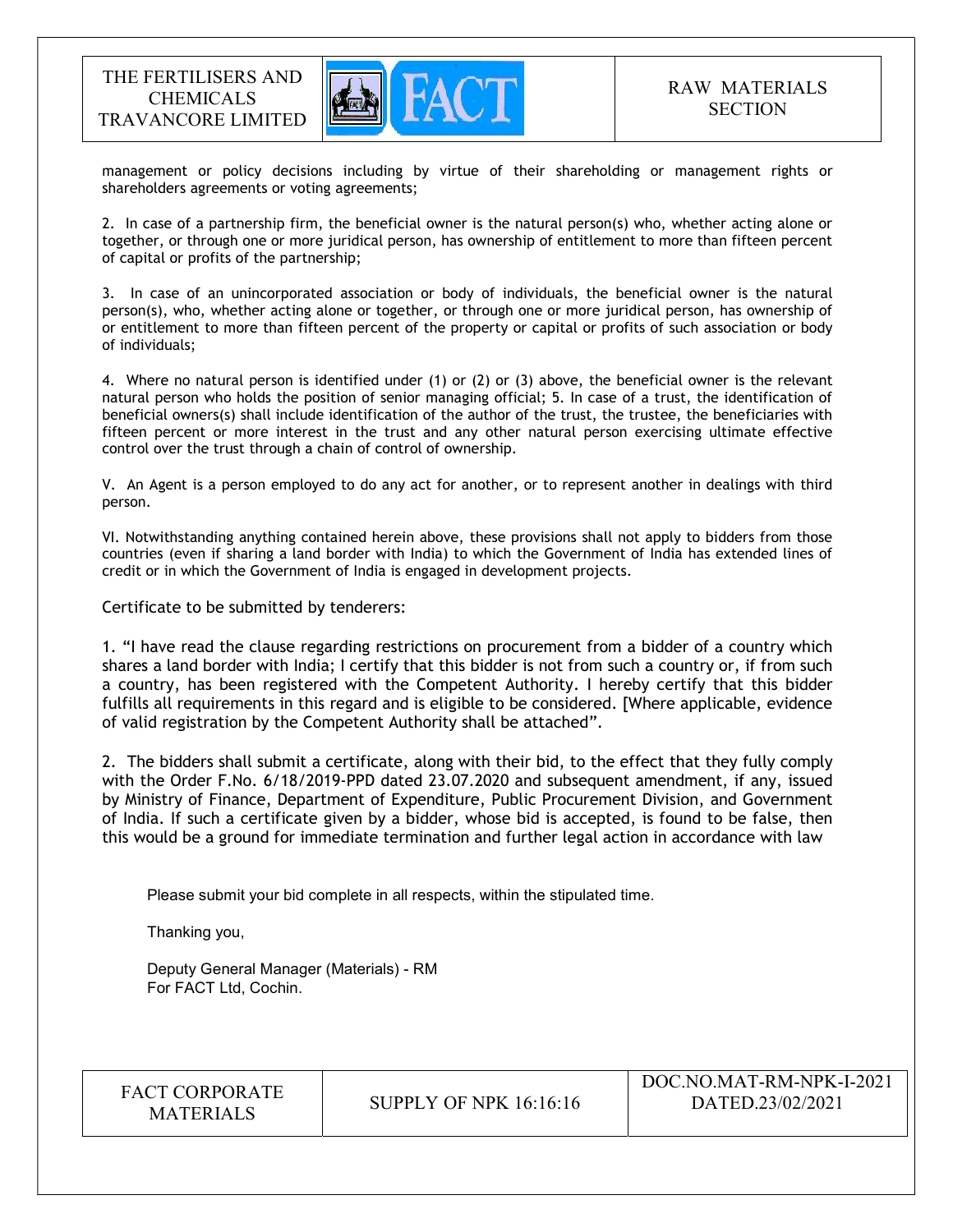

# RAW MATERIALS **SECTION**

|  |                              |  | Encl: 1. Annexure A - Specifications of NPK Complex fertiliser 16:16:16 |
|--|------------------------------|--|-------------------------------------------------------------------------|
|  |                              |  | Annexure B - Instructions to Bidders                                    |
|  | $\Lambda$ ppovince $\Lambda$ |  | Dre qualification Quastionnaire                                         |

- 3 Annexure C Pre-qualification Questionnaire
- 4. Annexure D Details of previous supplies
- 5. Annexure E Terms and Conditions for Purchase
- 6. Annexure F Shipping terms for FOB Contract
- 7. Annexure G Shipping Terms for CFR contract
- 8. Annexure H Compliance Statement
- 9. Annexure J Un priced copy of Price Bid Format
- 10. Annexure K Price Bid Format

-------------------

- 11. Annexure L List of Banks
- 12. Annexure N Proforma of Bank Guarantee in lieu of Security Deposit.

FACT CORPORATE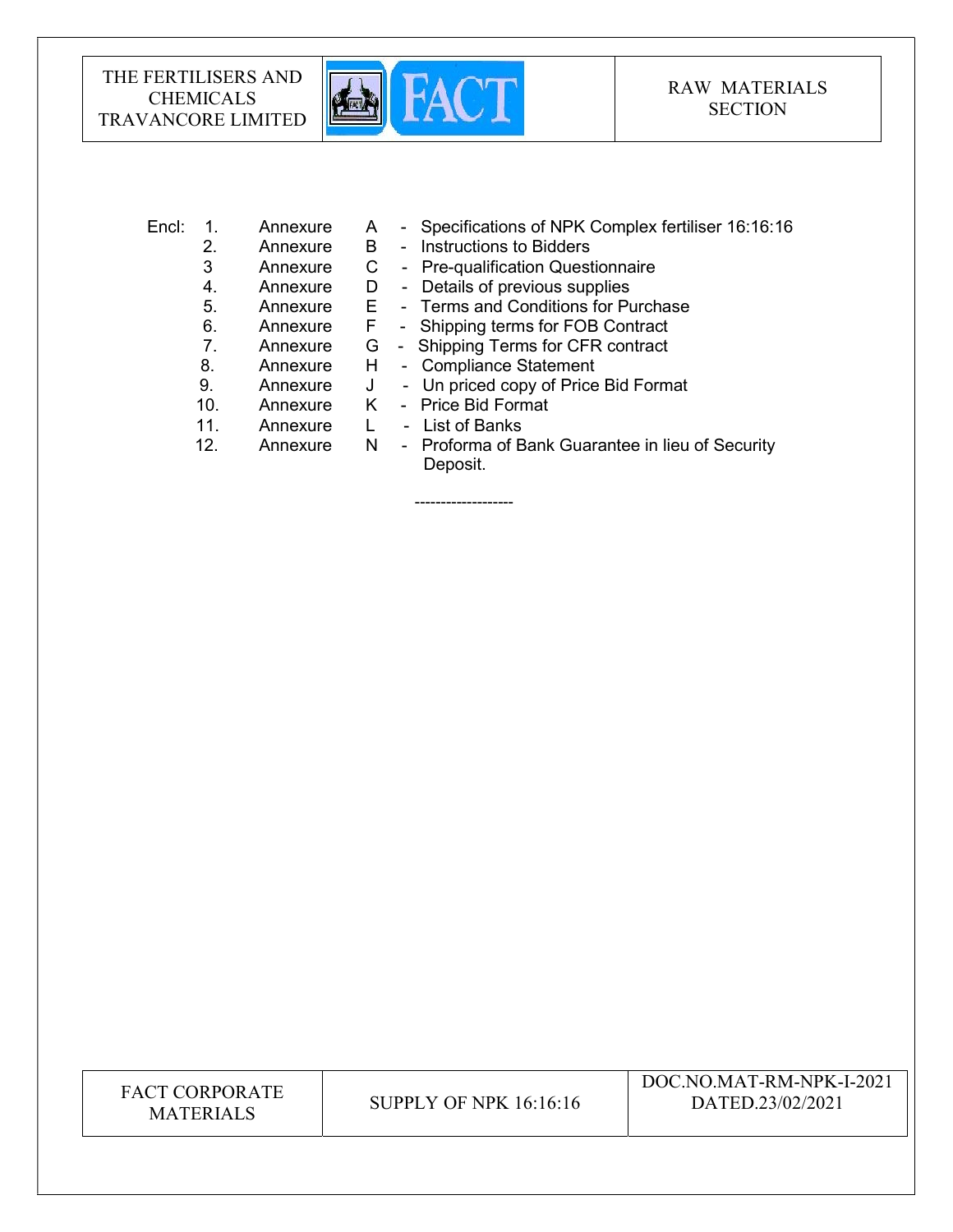

# Annexure-A

# SPECIFICATION OF NPK COMPLEX FERTILIZER 16:16:16

NPK complex fertilizer 16:16:16 in loose bulk confirming to Indian FCO

# Specifications NPK Complex Fertilizer 16:16:16 as per Indian FCO:

| 1. Moisture per cent by weight, maximum                                                        | 1.5  |
|------------------------------------------------------------------------------------------------|------|
| 2. Total Nitrogen (ammoniacal and nitrate) per cent by weight, minimum                         | 16.0 |
| 3. Ammoniacal nitrogen per cent by weight, minimum                                             | 8.0  |
| 4. Available phosporous (as $P_2O_5$ ) per cent by weight, minimum                             | 16.0 |
| 5. Water soluble phosporous (as $P_2O_5$ ) per cent by weight, minimum                         | 12.0 |
| 6. Water soluble potassium (as $K2O$ ) per cent by weight, minimum                             | 16.0 |
| 7. Particle size-Minimum 90 per cent of the material shall be between<br>1mm and 4mm IS sieve. |      |

-------------------------------------------------------------------------------------------------------------------------

| <b>FACT CORPORATE</b><br>SUPPLY OF NPK $16:16:16$<br><b>MATERIALS</b> | DOC.NO.MAT-RM-NPK-I-2021<br>DATED.23/02/2021 |
|-----------------------------------------------------------------------|----------------------------------------------|
|-----------------------------------------------------------------------|----------------------------------------------|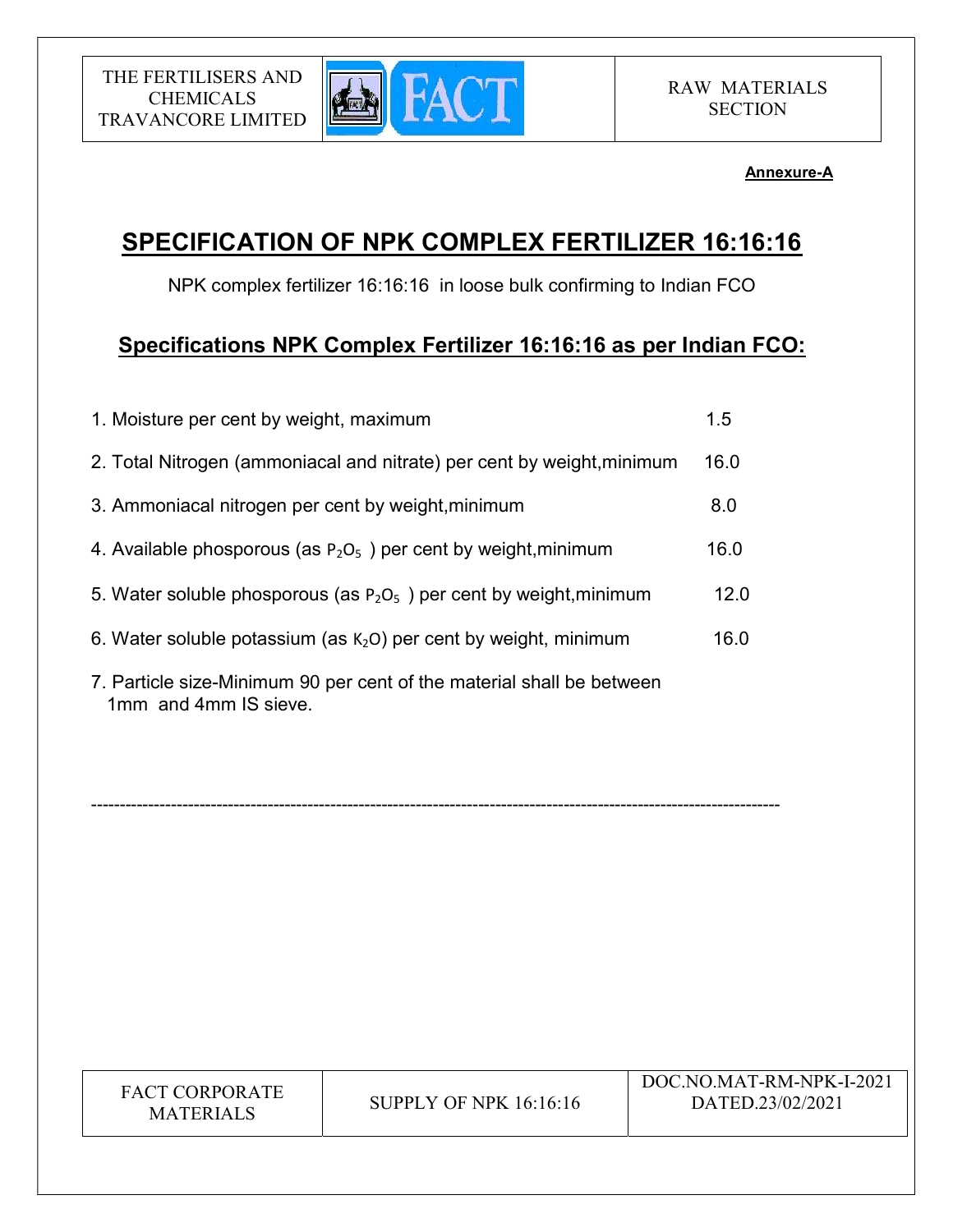

## Annexure B

### INSTRUCTIONS TO BIDDERS

1. Definitions:

FACT: Shall mean The Fertilisers and Chemicals Travancore Limited, having registered office at Udyogamandal, Cochin, Kerala and its various Divisions. This enquiry is sent by Corporate Materials, FACT - Head Office, Udyogamandal.

Bidder: Shall mean the firm/manufacturer/trader/individual who submits bid in response to this enquiry.

Seller: Shall mean the firm/manufacturer/trader/individual on whom FACT places the Purchase Order.

Contract value: Total all-inclusive price for the order quantity.

- 2. Bidders shall study carefully the Enquiry Notice, Instructions to Bidders and all Terms and Conditions attached along with this enquiry. All conditions set out therein shall be binding on the bidders unless conflicting with any conditions expressly stated by FACT, while accepting any bid in the event of such acceptance.
- 3. Earnest Money Deposit (EMD):

Bidder shall submit along with their bid Earnest Money Deposit (EMD) as detailed below:

EMD shall be USD 1 PMT (USD One Per MT) for the offered quantity. Bidder shall submit EMD along with their bid in the form of RTGS payment

STATE BANK OF INDIA COMMERCIAL BRANCH VANKARATH TOWERS PADIVATTOM COCHIN 682024

CONTACT NOS : BOBEN MATHAI : 8593070731 BRANCH LANDLINE : 0484 - 2340028/29

A/c No : 10590232386 IFSC : SBIN0004062 SWIFT : SBININBB245 TYPE : CC ACCOUNT

The RTGS remittance towards EMD has to be made and UTR Number informed to us by email/fax prior to the due date/time for submission of bid.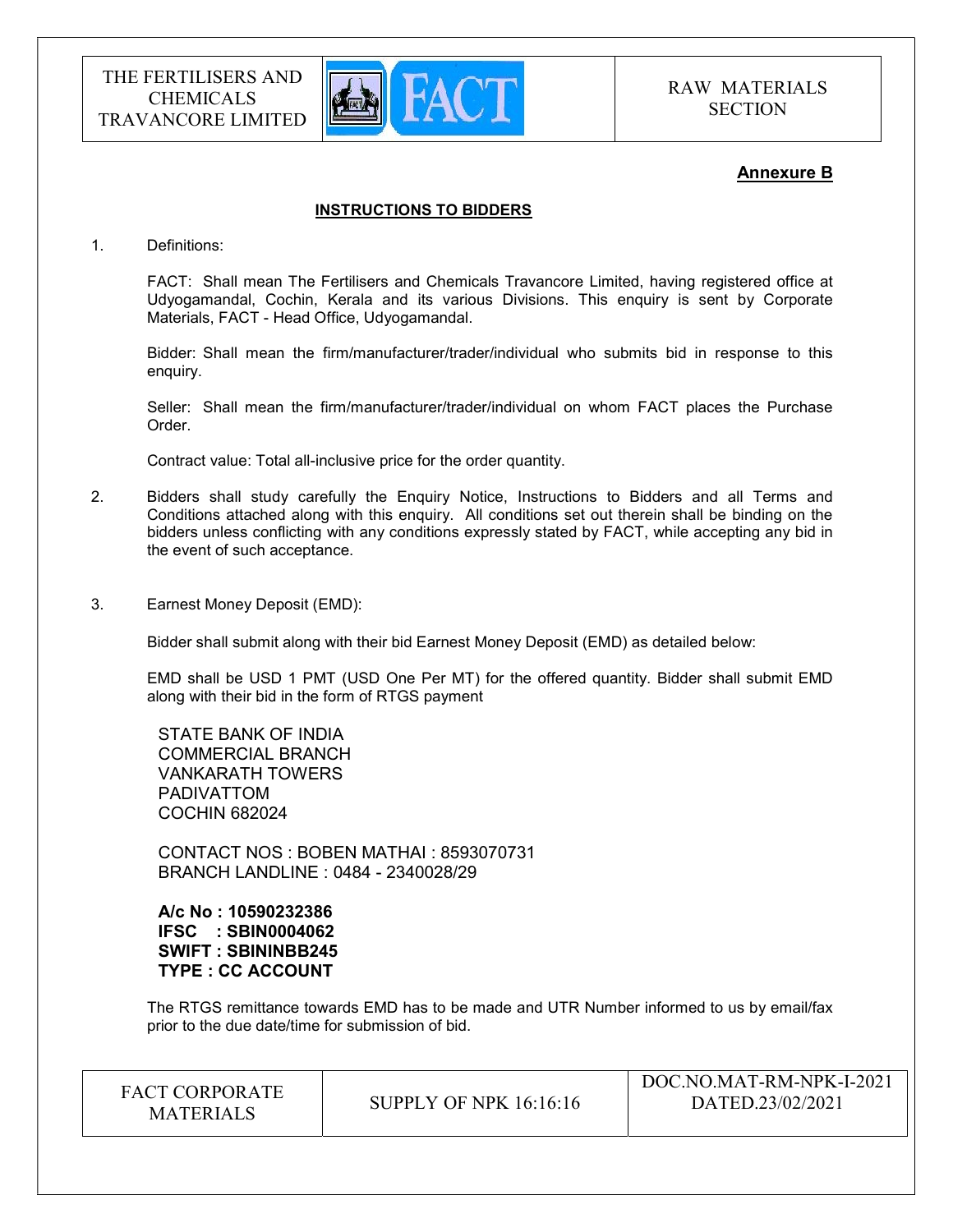

Bids without EMD are liable to be rejected.

EMD shall not carry any interest. In case the bidder who is awarded the contract so desire to adjust the EMD against Security Deposit, the same may be allowed by FACT, based on written request. EMD of the unsuccessful bidders shall be refunded after award of the contract(s).

The EMD is exempted in the case of:

- i) Manufacturers / producers who have supplied a minimum Quantity of 22500 MT Fertilizers to PSEs/Coops, in India.
- ii) Reputed traders who have supplied a minimum Quantity of 22500 MT Fertilizers to FACT for at least two years in the last five years.

Necessary documents shall be provided to prove the exemption criteria.

4. Submission /opening of bids:

Bids shall be submitted on a two-part basis, Part A and Part B, as detailed in the Instructions to Bidders vide Annexure - B.

Part A bid shall be the Pre-qualification cum Techno-commercial bid and shall consist of the following:

- 1. Annexure A Specifications of NPK complex fertilizer 16:16:16
- 2. Annexure B Instructions to Bidders
- 3 Annexure C Pre-qualification Questionnaire
- 4. Annexure D Details of previous supplies
- 5. Annexure E Terms and Conditions for Purchase
- 6. Annexure F Shipping terms for FOB Contract
- 7. Annexure G Shipping terms for CFR contract
- 8. Annexure H Compliance Statement
- 9. Annexure J Un-priced copy of Price bid
- 10. Earnest Money Deposit (EMD) by way of RTGS Payment.

Annexures A to J shall be signed and sealed by the Authorized Signatory of the bidder on all pages. Annexures C and D shall be filled in with all the required details and all supporting documents as required therein shall be attached as part of this document.

Annexure-H shall indicate deviations, if any, in the terms of the enquiry documents (Enquiry Notice and all Annexures) as offered by them, referring the relevant Annexures/clauses.

Bidder shall indicate in the un-priced copy of the Price Bid Format (Annexure J) whether quoted/ not quoted against each item. Bidder shall not indicate rates in the un-priced copy of Annexure J.

Part B bid shall be the Price bid. Bidders are required to quote their rates strictly in the Price Bid format enclosed as Annexure K.

| <b>FACT CORPORATE</b><br><b>MATERIALS</b> | SUPPLY OF NPK $16:16:16$ | DOC.NO.MAT-RM-NPK-I-2021<br>DATED.23/02/2021 |
|-------------------------------------------|--------------------------|----------------------------------------------|
|-------------------------------------------|--------------------------|----------------------------------------------|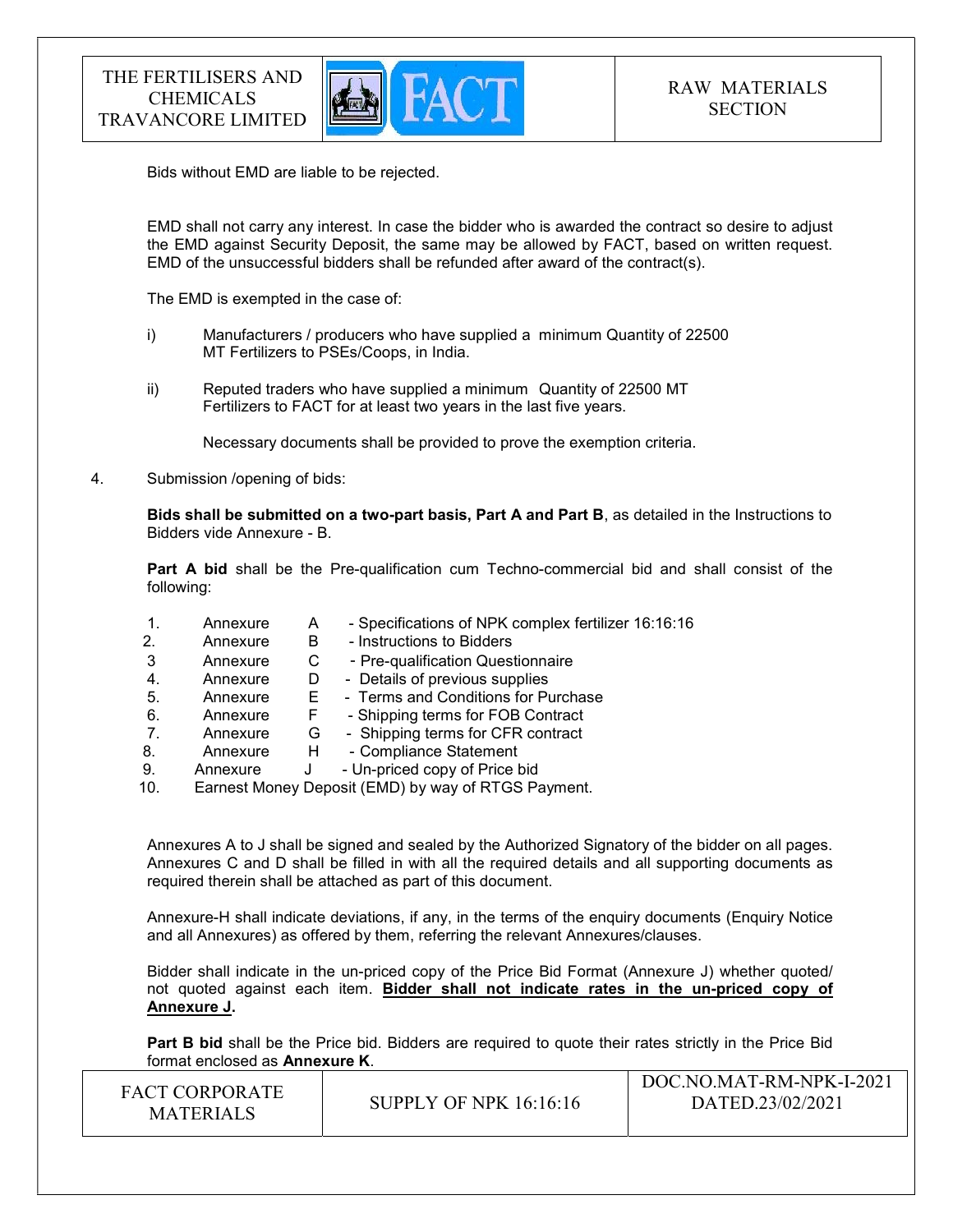

 All tender documents shall be in English language. All other information shall also be supplied by the tenderer in English language. All quoted prices shall be indicated by tenderer both in figures and words and where there is difference between quoted in figures and quoted in words, the prices quoted in words shall prevail.

Part A bid consisting of Annexures A to J above and the EMD shall be enclosed in an envelope and sealed and shall superscribe the enquiry No., Name of the bidder and indicate as Part A bid.

Part B bid (Annexure-K), duly signed by the bidder and affixed with bidder's seal, shall be enclosed in another envelope and sealed, which shall also superscribe the enquiry No and Name of bidder and indicate as Part B Bid.

The envelopes containing Part A bid and Part B bid as above shall be enclosed and sealed in another envelope, also superscribing the enquiry No and Name of the bidder.

The sealed envelope containing Part A and Part B bids as above shall be addressed and submitted to the Assistant Officer (Administration), Central Bid Registration Cell, PD Administration Building, FACT Ltd., Udyogamandal, Cochin - 683 501 not later than the time stipulated in the enquiry. Delayed/late bids are liable to be rejected. Even though this enquiry stipulates two part bid , offers sent by e-mail shall be considered as a special case. Email shall be sent separately as per below ;

 PART A-Technical bid shall be sent nikhilkumar@factltd.com/ kennedy@factltd.com and the state of the state of the state of the state of the state of the state of the state of the state of the<br>State of the state of the state of the state of the state of the state of the state of the state of the state

## PART B-Price bid shall only be sent to npk2@factltd.com.

The following officer in Administration Department are authorized to receive bids.

1) Ms. Ancy Mathew.-AO (Admin).

Due date and time for submission of bids: 08/03/2021, 1400 hrs IST.

Bids shall be opened at the Administrative Office, FACT Petrochemical Division, Udyogamandal in the presence of bidders or their authorized representatives who may be present. Bidder's representatives attending the bid opening shall bring with them the authorization from the bidder.

Due date/Time for opening of Bids: 08/03/2021 1430 Hrs IST

5. Validity of Bid: Bid shall be valid at least till 1800 hrs IST on 22/03/2021.

The original bid shall not be withdrawn within the validity period even if negotiations are done or counter offer made by us

6. Bids shall be complete giving all the requirements as per the enquiry. Evaluation of bids shall be made based on the details given in the bid. Post-bid clarifications on price, quantity, delivery schedule, lay time, payment terms and shipment terms are unacceptable except against any post

| <b>FACT CORPORATE</b><br><b>MATERIALS</b> | SUPPLY OF NPK $16:16:16$ | DOC.NO.MAT-RM-NPK-I-2021<br>DATED.23/02/2021 |
|-------------------------------------------|--------------------------|----------------------------------------------|
|-------------------------------------------|--------------------------|----------------------------------------------|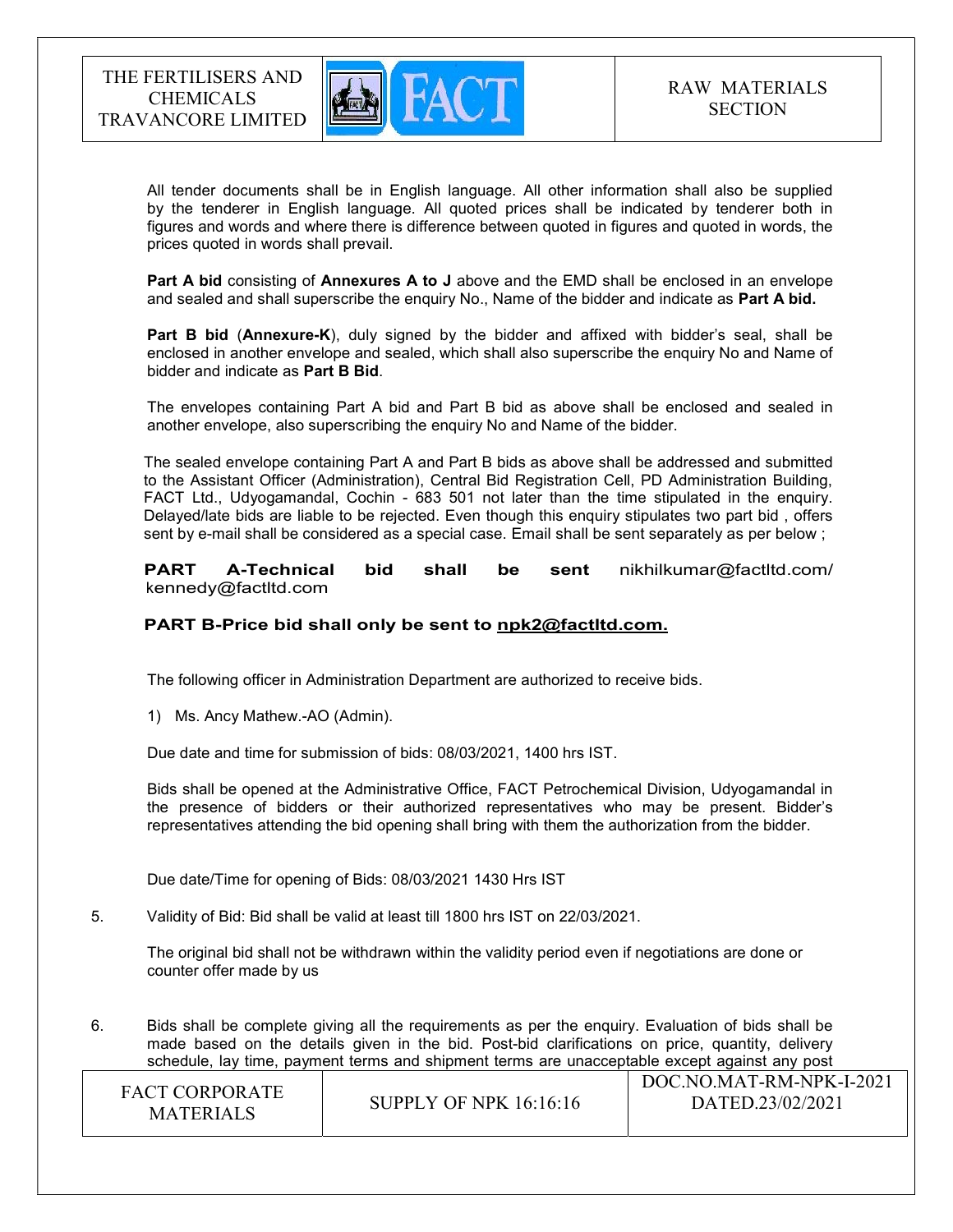

bid clarification as required by FACT. Post bid clarifications on suo-motu basis will be summarily rejected and such action by bidders will be viewed seriously.

- 7. The bids shall be neatly written in ink/typed with pages consecutively numbered and shall be signed on all pages. Bids shall be free from over writing and all corrections shall be duly attested by the bidder. All rates shall be filled in figures and words. If there is any difference between the amount given in figures and words, the lower of the two shall be considered.
- 8. The bid shall be signed by authorized persons only.
- 9. FACT is not bound to accept the lowest bid and reserves the right to reject any or all the bids without assigning any reason(s) whatsoever. FACT also reserves the right to place order/ orders on one or more bidders or cancel this enquiry.
- 10. FACT reserves the right to extend without giving any reason(s) the closing date/time of the enquiry.

---------------------

| <b>FACT CORPORATE</b><br><b>MATERIALS</b> | <b>SUPPLY OF NPK 16:16:16</b> | DOC.NO.MAT-RM-NPK-I-2021<br>DATED.23/02/2021 |
|-------------------------------------------|-------------------------------|----------------------------------------------|
|-------------------------------------------|-------------------------------|----------------------------------------------|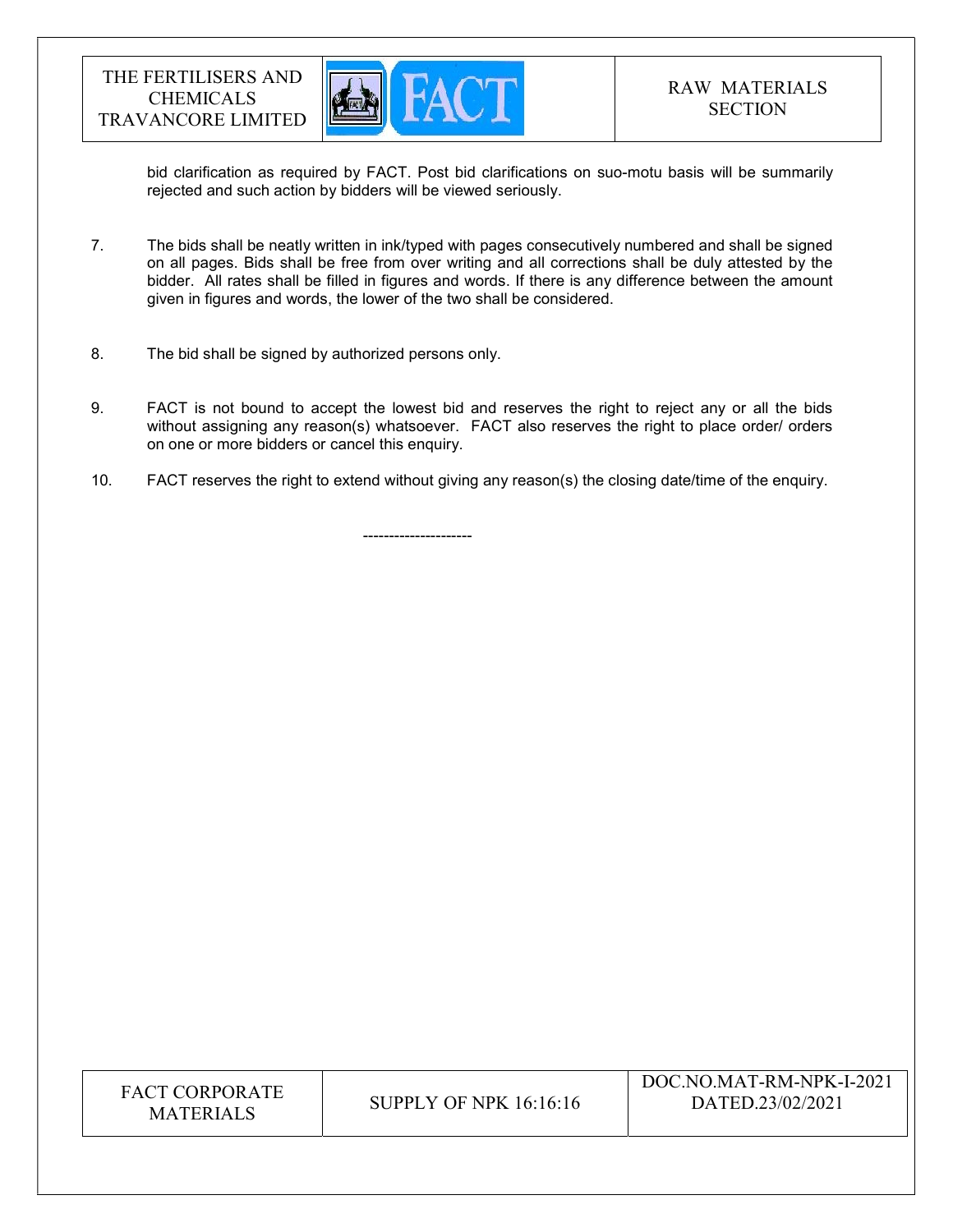

## Annexure C

## QUESTIONNAIRE FOR PRE-QUALIFICATION OF VENDORS FOR SUPPLY OF NPK COMPLEX FERTILIZER 16:16:16

|                                                                            |                                                                         | Description |                                              | To be filled in by vendor |  |
|----------------------------------------------------------------------------|-------------------------------------------------------------------------|-------------|----------------------------------------------|---------------------------|--|
| 1.1.0                                                                      | Name of the vendor                                                      |             |                                              |                           |  |
| 1.2.0                                                                      | Full address with PIN code                                              |             |                                              |                           |  |
| 1.3.0                                                                      | <b>Telephone Numbers</b>                                                |             |                                              |                           |  |
| 1.4.0                                                                      | E-mail ID                                                               |             |                                              |                           |  |
| 1.5.0                                                                      | <b>Fax Numbers</b>                                                      |             |                                              |                           |  |
| 1.6.0                                                                      | Contact Person(s)                                                       |             |                                              |                           |  |
| 2.0.0                                                                      | <b>Company Particulars:</b>                                             |             |                                              |                           |  |
| 2.1.0                                                                      | Constitution                                                            |             |                                              |                           |  |
| 2.2.0                                                                      | Country in which company is registered                                  |             |                                              |                           |  |
| 2.3.0                                                                      | Areas of activity including chartering of vessels                       |             |                                              |                           |  |
| 2.4.0                                                                      | Name and address of Bankers                                             |             |                                              |                           |  |
| 2.5.0                                                                      | <b>Financial data:</b>                                                  |             |                                              |                           |  |
| 2.5.1                                                                      | Sales turn-over for the last three years                                |             |                                              |                           |  |
| 2.5.2                                                                      | Profit after tax for the last three years                               |             |                                              |                           |  |
| 2.5.3                                                                      | Copy of Audited Balance Sheet/Annual Report<br>for the last three years |             | (Documents to be enclosed)                   |                           |  |
| 3.0.0                                                                      | <b>Sourcing particulars:</b>                                            |             |                                              |                           |  |
| 3.1.0                                                                      | <b>Whether Producer/ Trader</b>                                         |             |                                              |                           |  |
| 3.2.0                                                                      | If Producer:                                                            |             |                                              |                           |  |
| 3.2.1                                                                      | <b>Location of Producer</b>                                             |             |                                              |                           |  |
| 3.2.2                                                                      | Annual Production Capacity for NPK complex                              |             |                                              |                           |  |
| <b>FACT CORPORATE</b><br><b>SUPPLY OF NPK 16:16:16</b><br><b>MATERIALS</b> |                                                                         |             | DOC.NO.MAT-RM-NPK-I-2021<br>DATED.23/02/2021 |                           |  |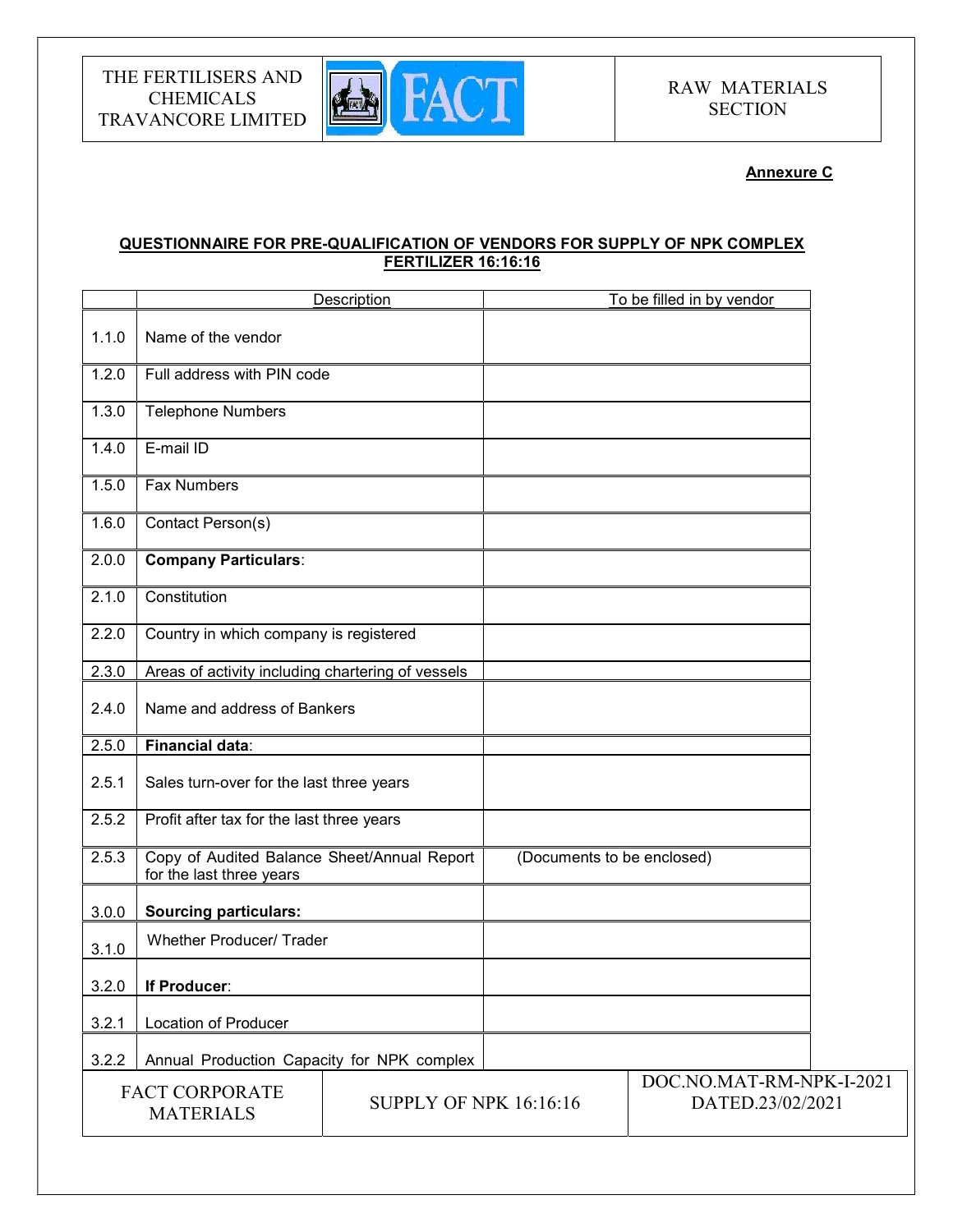

# RAW MATERIALS **SECTION**

|                                                                            | Fertiliser.                                                                                                                                                         |  |                                              |                                                                                            |  |
|----------------------------------------------------------------------------|---------------------------------------------------------------------------------------------------------------------------------------------------------------------|--|----------------------------------------------|--------------------------------------------------------------------------------------------|--|
| 3.2.3                                                                      | Typical Analysis Report of NPK 16:16:16 duly<br>attested by the Applicant's Authorized<br>Signatory showing parameters of specification<br>required by us as given. |  | (Document to be enclosed)                    |                                                                                            |  |
| 3.3.0                                                                      | If Trader:                                                                                                                                                          |  |                                              |                                                                                            |  |
| 3.3.1                                                                      | Name and address of producer from where<br>NPK 16:16:16 is proposed to be sourced                                                                                   |  |                                              |                                                                                            |  |
| 3.3.2                                                                      | Annual production capacity of NPK 16:16:16<br>stated above                                                                                                          |  |                                              |                                                                                            |  |
| 3.3.3                                                                      | Letter(s) issued by the NPK Producer's<br>authorized signatory confirming to backup with<br>respect to quality and quantity                                         |  | (Document to be enclosed)                    |                                                                                            |  |
| 3.3.4                                                                      | Typical Analysis Report of NPK produced<br>showing parameters of specification as per<br>FCO, duly attested by the<br>producer's<br>authorized signatory            |  | (Documents to be enclosed)                   |                                                                                            |  |
| 4.0.0                                                                      | Loading Port(s) details:                                                                                                                                            |  |                                              |                                                                                            |  |
| 4.1.0                                                                      | Name(s) of the loading port(s)                                                                                                                                      |  |                                              |                                                                                            |  |
| 4.2.0                                                                      | Loading rate(s) of the port(s)                                                                                                                                      |  |                                              |                                                                                            |  |
| 4.3.0                                                                      | Sailing time from port of loading to Tuticorin                                                                                                                      |  |                                              |                                                                                            |  |
| 5.0.0                                                                      | Third party inspection agency/ agencies to be<br>involved for certifying quality and quantity at<br>load port                                                       |  |                                              |                                                                                            |  |
| 6.0.0                                                                      | Documentary evidence for sale of Fertilizer in<br>India/abroad for the last three years as on the<br>date of Application for Pre-qualification.                     |  |                                              | (Details to be given as per Annexure-D and<br>documents indicated therein to be enclosed). |  |
| 7.0.0                                                                      | In case the applicant proposes to operate<br>through his Indian agent or if the applicant is<br>the Indian agent:                                                   |  |                                              |                                                                                            |  |
| 7.1.0                                                                      | Indian Agent's Registration Number                                                                                                                                  |  |                                              |                                                                                            |  |
| <b>FACT CORPORATE</b><br><b>SUPPLY OF NPK 16:16:16</b><br><b>MATERIALS</b> |                                                                                                                                                                     |  | DOC.NO.MAT-RM-NPK-I-2021<br>DATED.23/02/2021 |                                                                                            |  |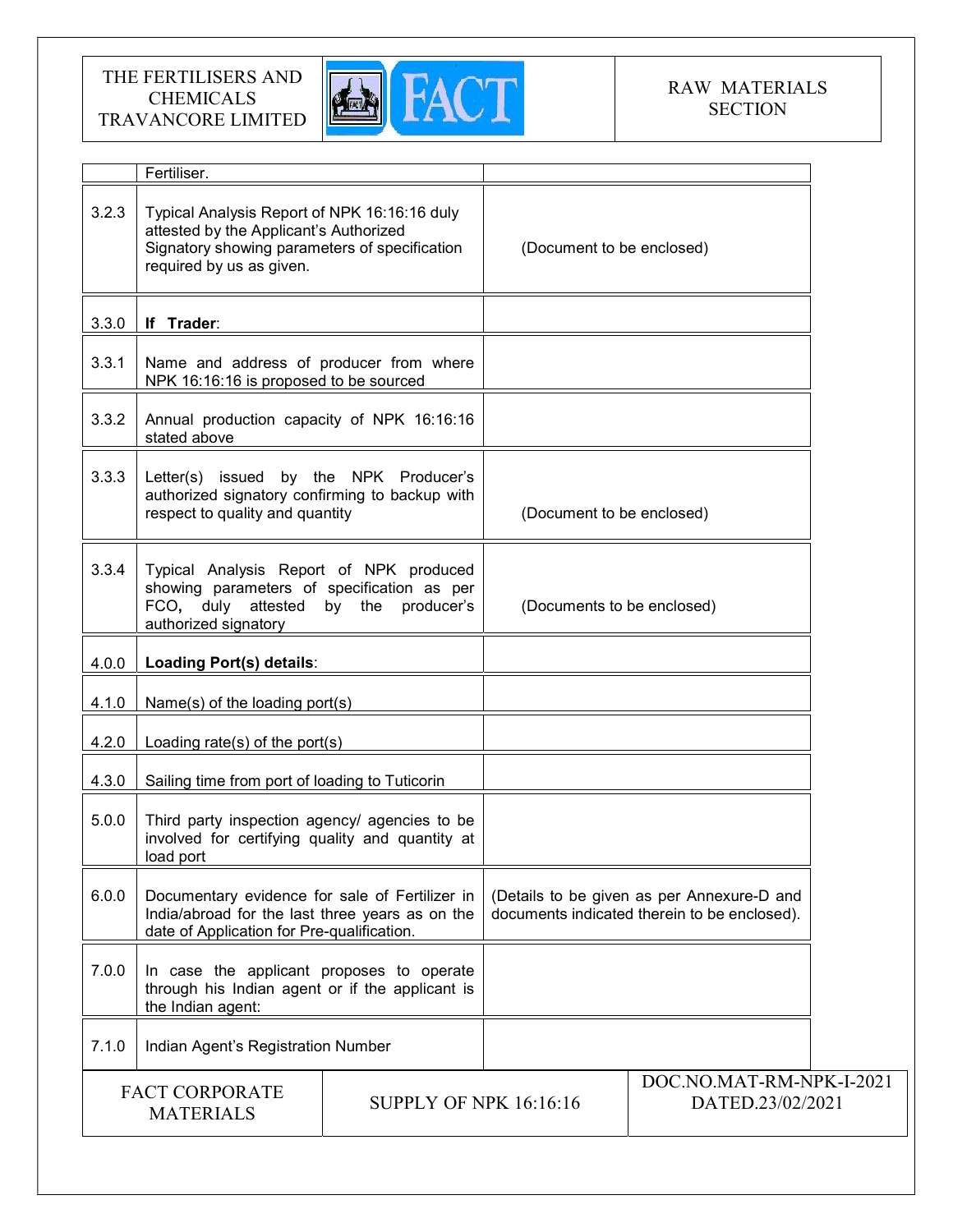

# RAW MATERIALS **SECTION**

| 7.2.0          | Permanent Income Tax Account Number         |             |                           |           |
|----------------|---------------------------------------------|-------------|---------------------------|-----------|
| 7.3.0          | <b>GST Registration details</b>             |             |                           |           |
| 7.4.0          | Nature of commission/remuneration           |             |                           |           |
| 7.5.0          | Copy of Terms and Conditions of appointment |             | (Document to be enclosed) |           |
| 8.0.0          | <b>Details of Authorized Signatories:</b>   |             |                           |           |
|                | Name                                        | Designation |                           | Signature |
| 1              |                                             |             |                           |           |
| $\overline{2}$ |                                             |             |                           |           |
| 3              |                                             |             |                           |           |

#### 9.0.0 Any other details:

Place

**Signature** 

Date

Name

Designation(Authorised (Authorised Signatory)

Seal

## Notes:

- 1.0 All requisite information shall be given in the format with reference to the item specified. Where space is insufficient, additional pages may be added with reference to the related paragraph.
- 2.0 Wherever enclosures are specified in the questionnaire, the same shall be enclosed.
- 3.0 Annexure D duly completed also shall be enclosed.
- 4.0 FACT reserves the right to verify any of the statements enclosed along with the Application for Prequalification. Any additional information/ documents required shall also be furnished. False statement shall disqualify the Applicant.

| <b>FACT CORPORATE</b><br><b>MATERIALS</b> | SUPPLY OF NPK $16:16:16$ | DOC.NO.MAT-RM-NPK-I-2021<br>DATED.23/02/2021 |
|-------------------------------------------|--------------------------|----------------------------------------------|
|-------------------------------------------|--------------------------|----------------------------------------------|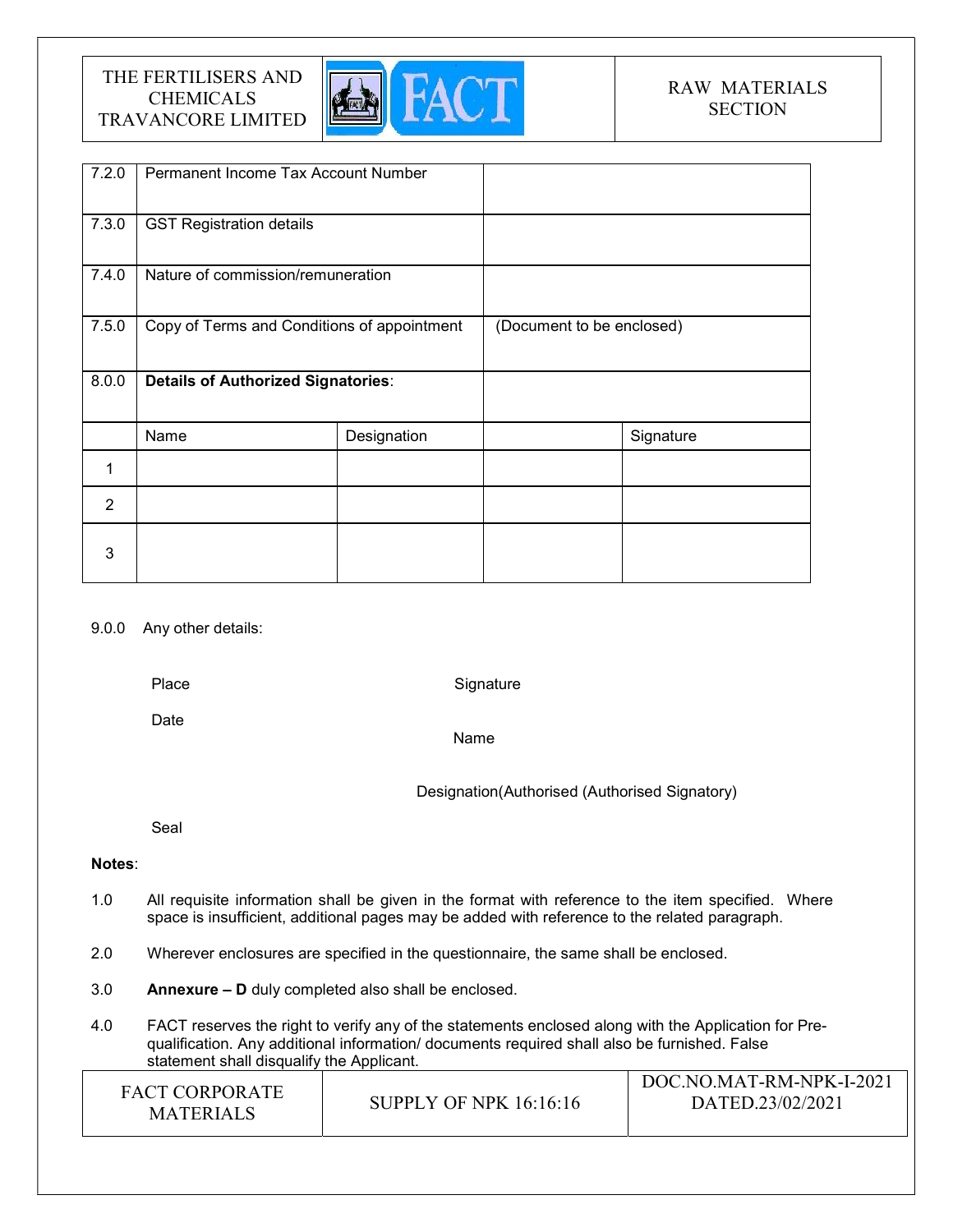

# RAW MATERIALS **SECTION**

## Annexure –D

#### DETAILS OF SUPPLIES:

Details of supplies of Fertilizers in bulk as per the pre-qualification criteria specified during the last three years as on the date of submission of Part-A Bid.

| Year  | Purchase Order<br>No./Date | Description of<br>Material | Quantity as per<br>Purchase Order | Client                                                                                            | Source / Port<br>of Loading | Date and Quantity<br>as per Invoice<br>/Bill of Lading | Port of<br>Discharge |  |
|-------|----------------------------|----------------------------|-----------------------------------|---------------------------------------------------------------------------------------------------|-----------------------------|--------------------------------------------------------|----------------------|--|
|       |                            |                            |                                   |                                                                                                   |                             |                                                        |                      |  |
| 2018  |                            |                            |                                   |                                                                                                   |                             |                                                        |                      |  |
|       |                            |                            |                                   |                                                                                                   |                             |                                                        |                      |  |
|       |                            |                            |                                   |                                                                                                   |                             |                                                        |                      |  |
| 2019  |                            |                            |                                   |                                                                                                   |                             |                                                        |                      |  |
|       |                            |                            |                                   |                                                                                                   |                             |                                                        |                      |  |
|       |                            |                            |                                   |                                                                                                   |                             |                                                        |                      |  |
| 2020  |                            |                            |                                   |                                                                                                   |                             |                                                        |                      |  |
|       |                            |                            |                                   |                                                                                                   |                             |                                                        |                      |  |
|       |                            |                            |                                   |                                                                                                   |                             |                                                        |                      |  |
| 2021  |                            |                            |                                   |                                                                                                   |                             |                                                        |                      |  |
|       |                            |                            |                                   |                                                                                                   |                             |                                                        |                      |  |
|       |                            |                            |                                   |                                                                                                   |                             |                                                        |                      |  |
|       |                            |                            |                                   |                                                                                                   |                             |                                                        |                      |  |
| Note: |                            |                            |                                   | Major orders executed for any Fertiliser/Public Sector Companies in India shall also be included. |                             |                                                        |                      |  |
| Place |                            |                            |                                   | Name                                                                                              |                             |                                                        |                      |  |
| Date  |                            |                            |                                   | Signature                                                                                         |                             |                                                        |                      |  |
| Seal  |                            |                            |                                   | Designation (Authorized Signatory)                                                                |                             |                                                        |                      |  |

FACT CORPORATE

ET CONFORATE SUPPLY OF NPK 16:16:16<br>MATERIALS

DOC.NO.MAT-RM-NPK-I-2021 DATED.23/02/2021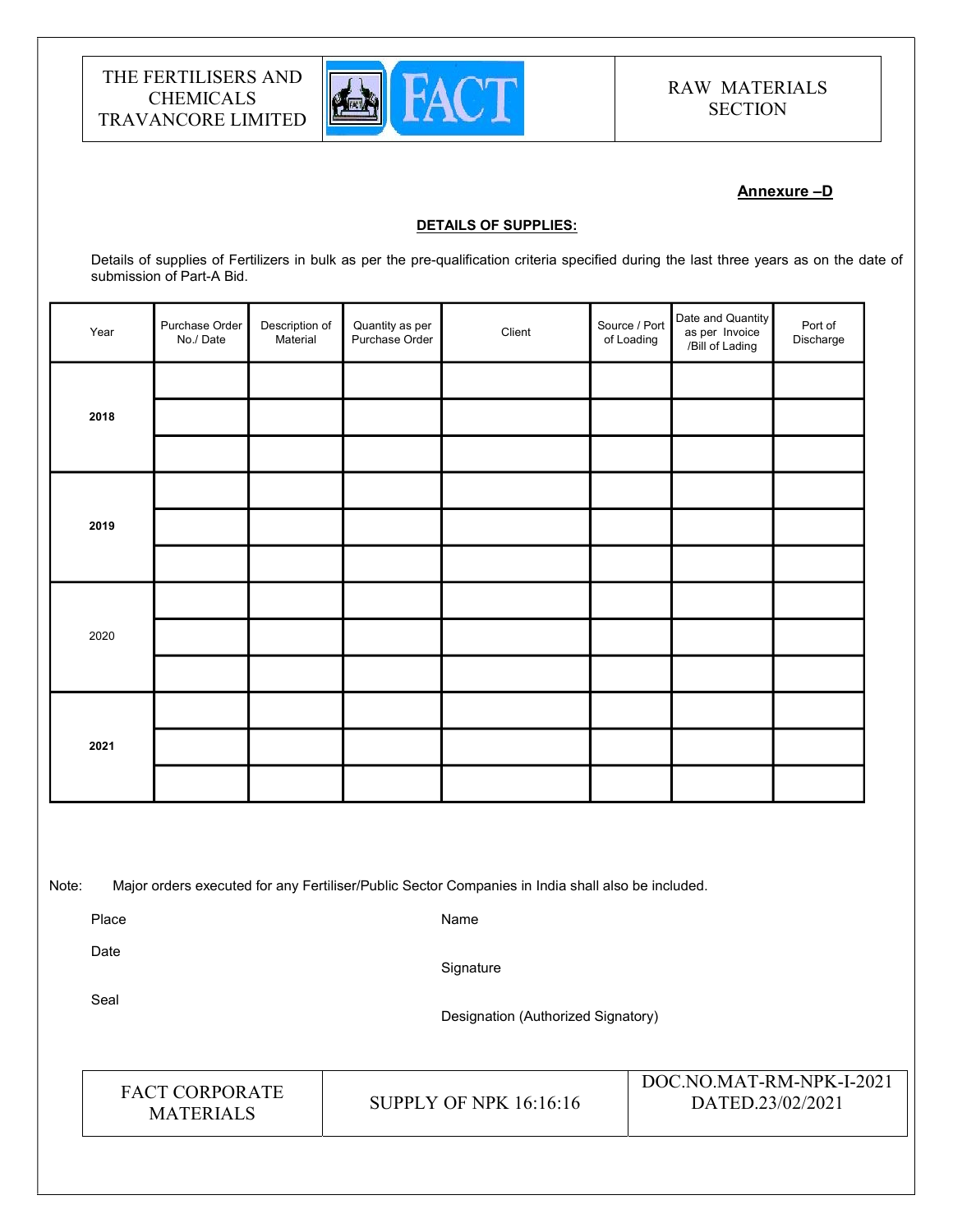

#### Check List of Documents to be enclosed along with Annexure C:

#### In the case of Producer :

- 1. Copy of Purchase Order(s)/Agreement(s) in support of Data furnished vide Annexure- C.
- 2. Copy of Invoice(s) and Bill(s) of Lading for the supplies made in respect of the above. 3. Copy of Typical Analysis Report of Fertilizer produced, showing parameters of specification as given in FCO.
- 4. Copy of Audited Balance Sheet/Annual Report for the last three years.

All the above documents shall be duly attested by the Authorised Signatory of the Bidder.

#### In the case of Trader

- 1. Copy of Purchase Order(s)/Agreement(s) in support of Data furnished in Annexure C.
- 2. Copy of Invoice(s), Bill(s) of Lading for the supplies made in respect of the above.
- 3. Letter(s) issued by the Fertilizer Producer's Authorized Signatory, confirming to backup with respect to quality and quantity.
- 4. Copy of Typical Analysis Report of Fertilizer produced, showing parameters of specification as given in FCO duly attested by Producers Authorised Signatory.
- 5. Terms and Conditions of Appointment.
- 6. Copy of Audited Balance Sheet/Annual Report for the last three years.

All the above documents shall be duly attested by the Authorised Signatory of the Bidder.

| <b>FACT CORPORATE</b><br><b>MATERIALS</b> | SUPPLY OF NPK 16:16:16 | DOC.NO.MAT-RM-NPK-I-2021<br>DATED.23/02/2021 |
|-------------------------------------------|------------------------|----------------------------------------------|
|-------------------------------------------|------------------------|----------------------------------------------|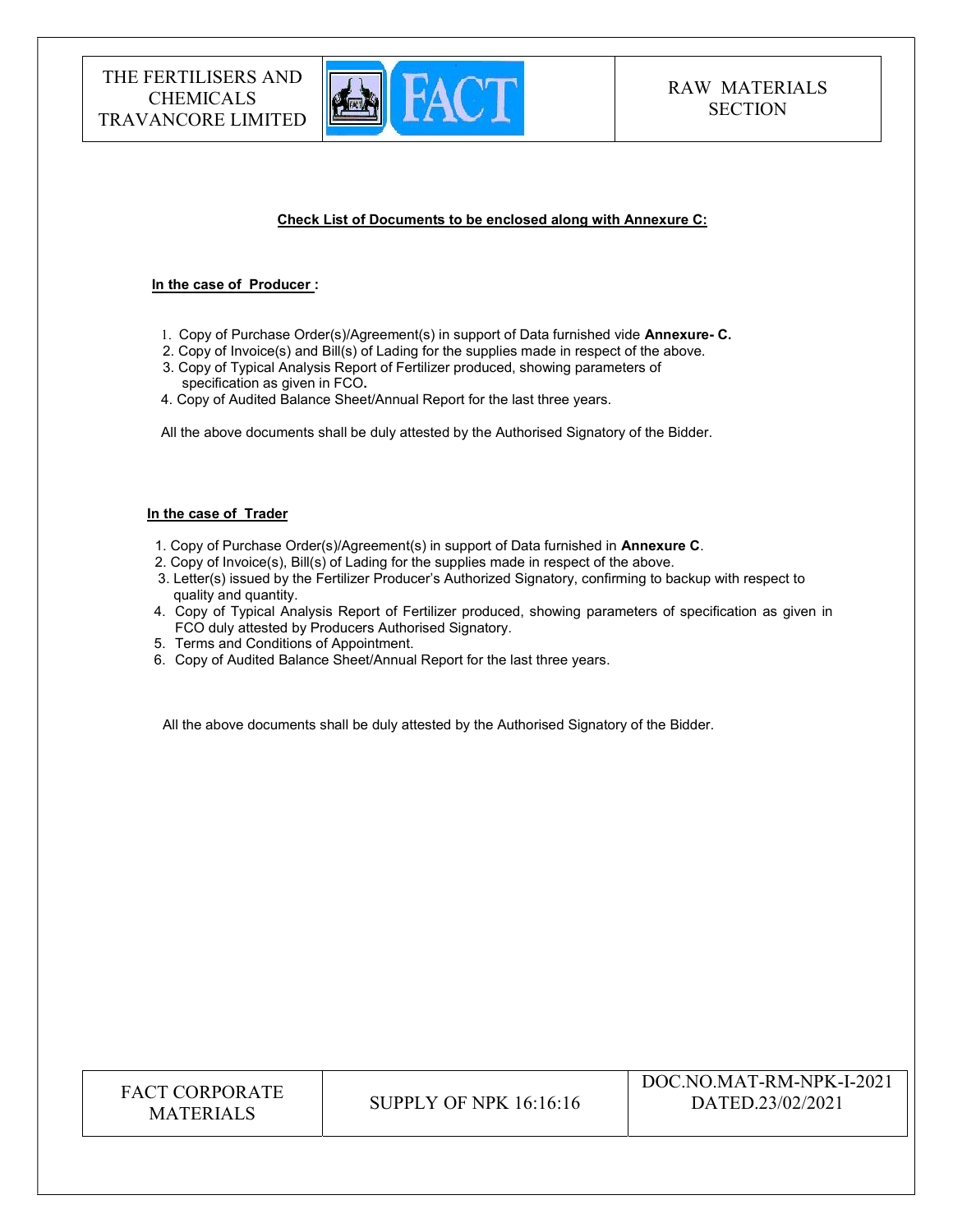

## RAW MATERIALS **SECTION**

#### Annexure-E

### TERMS AND CONDITIONS OF PURCHASE

- 1. The Purchase Order is placed with both FOB and CFR option and FACT reserves the right to exercise the FOB or the CFR option on a shipment to shipment basis including partial shipments, if so agreed by FACT. In case of FOB option, FACT shall arrange for fixing the vessel for which Seller shall allow a minimum period of three weeks after confirming the firm load port laycan along with complete load port details. If FACT is not able to nominate a suitable vessel in this period, FACT shall exercise CFR option immediately on receipt of NOC from Transchart. Seller shall then make CFR arrangements for the agreed laycan only.
- 1.1. Seller shall furnish firm laycan well in advance so that the activities required for vessel fixture by FACT or CFR arrangements by Seller are made smoothly after obtaining NOC from Transchart. The Seller shall not be absolved from his obligations under the contract, citing insufficient time for making CFR arrangements. Shipment terms for FOB contract and those for CFR contract shall be as given in Annexure F & G respectively of this Document.
- 2. Taxes and Duties:

All levies, taxes and duties in the Seller's country shall be to Seller's account and in India to FACT's account.

3. Security Deposit:

The Seller shall furnish Security Deposit at equivalent to 2% of the Total order Value within 10 days from the date of Letter of Intent in cash or by Bank Guarantee as per proforma attached. Bank Guarantee shall be kept valid for a minimum period of 6 months, with a further claim period of 6 months. Validity shall be further extended on demand as per terms of our BG proforma.

The SD is exempted in the case of: Reputed Manufacturers / producers/Traders who have supplied a minimum quantity of 22500 MT Fertilizer to FACT in the past.

- 4. Payment:
- 4.1 Payment: Payment shall be on  $180<sup>th</sup>$  day from BL date by LC. LC opening charges and Bank charges in India shall be to FACT's account. All charges outside India, including confirmation charges, in case confirmation is required, shall be to seller's account. Acceptance of the material shall be based on samples drawn by Central Fertilizer Quality Control Laboratory in India. The quality so determined at discharge port shall be final and binding on supplier. Weighment shall be as determined by draft survey conducted through and by independent internationally reputed surveyor/inspection agency appointed by FACT at the port of discharge. The Payment shall be based on B/L quantity or drafts survey whichever is less.

4.2 Indian Agent's Commission, if any, shall be deducted from the invoice and paid in Indian Rupees in India. Please see clause 16 below.

| <b>FACT CORPORATE</b><br><b>MATERIALS</b> | SUPPLY OF NPK 16:16:16 | DOC.NO.MAT-RM-NPK-I-2021<br>DATED.23/02/2021 |
|-------------------------------------------|------------------------|----------------------------------------------|
|-------------------------------------------|------------------------|----------------------------------------------|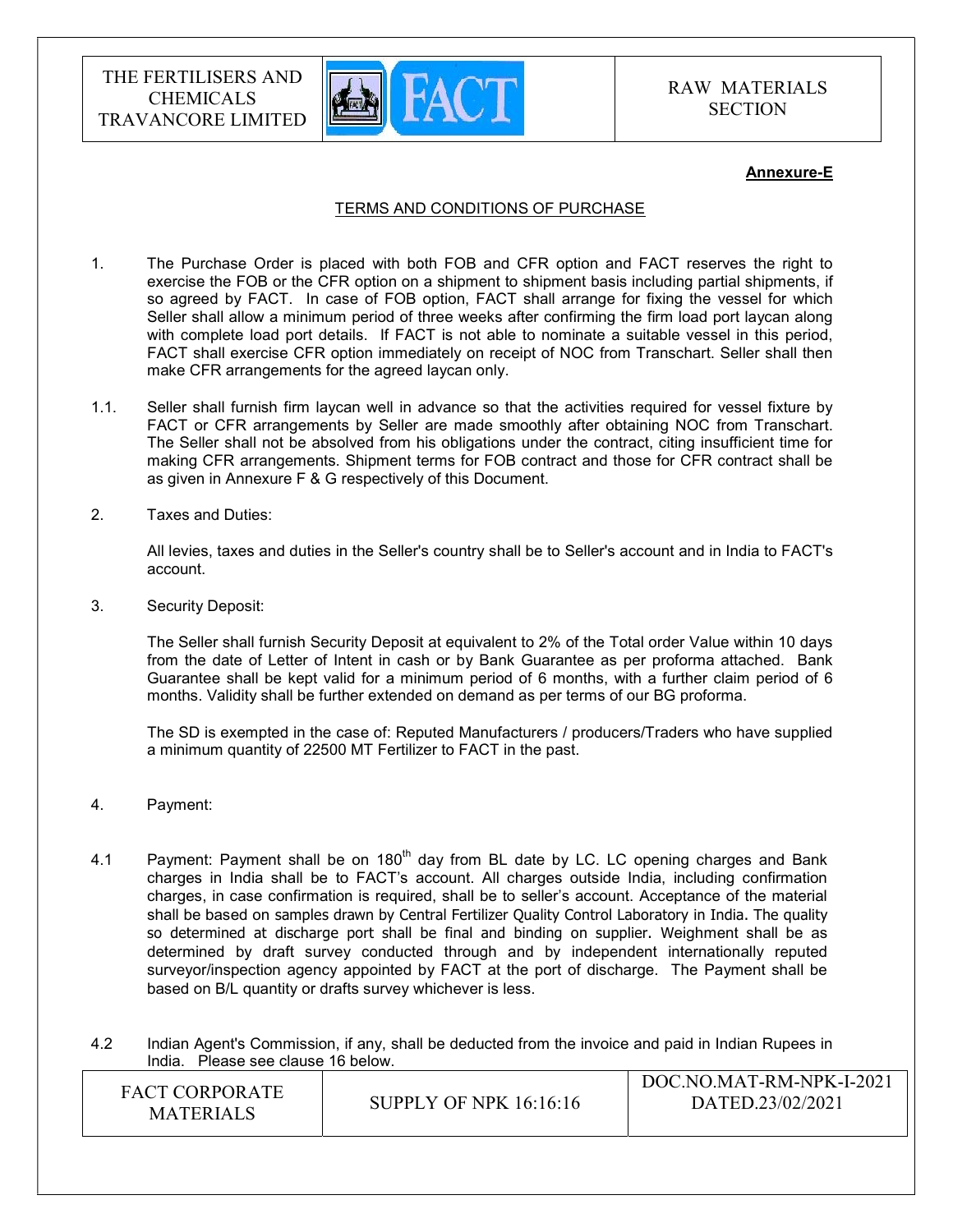

- 5. Shipping Documents:
- 5.1 Seller shall present following shipping documents for payment purpose:

a] Three original and three non-negotiable copies of clean on board bills of lading marked freight paid/payable by shipper as per Charter Party. In case of Charter Party Bills of Lading, it should bear an endorsement that all the relevant terms and conditions of the relative Charter Party are deemed to have been incorporated therein.

The B/Ls to show:

1] Import License - Free import as per Chapter 2 Para 2.1 of Foreign Trade Policy 2015 – 20. 2] Purchase Order Number

3] L/C reference, if payment is by L/C.

b] Three signed commercial invoices and three copies of the same based on the Bill of Lading quantity and surveyor's certificate of analysis. The invoice shall show the following:

- 1] B/L No. and date
- 2] Import License Free import as per Chapter 2 Para 2.1 of Foreign Trade Policy 2015 20.

3] Purchase Order No.

- c] Certificate of origin issued by the concerned Chamber of Commerce.
- d] Certificate of weight issued by Independent Surveyor.
- e] Certificate of quality/analysis issued by independent surveyor.
- f] A certificate from the Seller stating that fax has been sent to FACT's underwriters for insurance purposes.
- g] A certificate from the seller to the effect that the goods supplied is in accordance with the relative purchase order.
- h) "A certificate from FACT for the acceptance of Quantity and Quality based on findings on discharge port. FACT shall issue the certificate immediately on receipt of acceptable report from FCO approved laboratory. If the report from FCO approved laboratory is not received even on 45th day of completion of discharge, the seller can negotiate the documents. The supplier shall pay to the buyer amounts as per the clause 9.6 of Annexure E in case of non-conformity of FCO specification on receipt of report from FCO approved lab subsequently. If the report from FCO approved laboratory within this 45 days period is in conformity with FCO specification FACT shall forward the certificate of acceptance for negotiation of documents. Whereas the report from FCO approved laboratory within 45 days period shows a non-conformity with FCO specification, the seller shall not be entitled for negotiation of documents. In all cases, the quantity shall be the BL quantity or quantity received at discharge port whichever is lower. Suitable clauses shall be included in the LC for the above.
- i) Stowage plan.

FACT CORPORATE SUPPLY OF NPK 16:16:16<br>MATERIALS DOC.NO.MAT-RM-NPK-I-2021 DATED.23/02/2021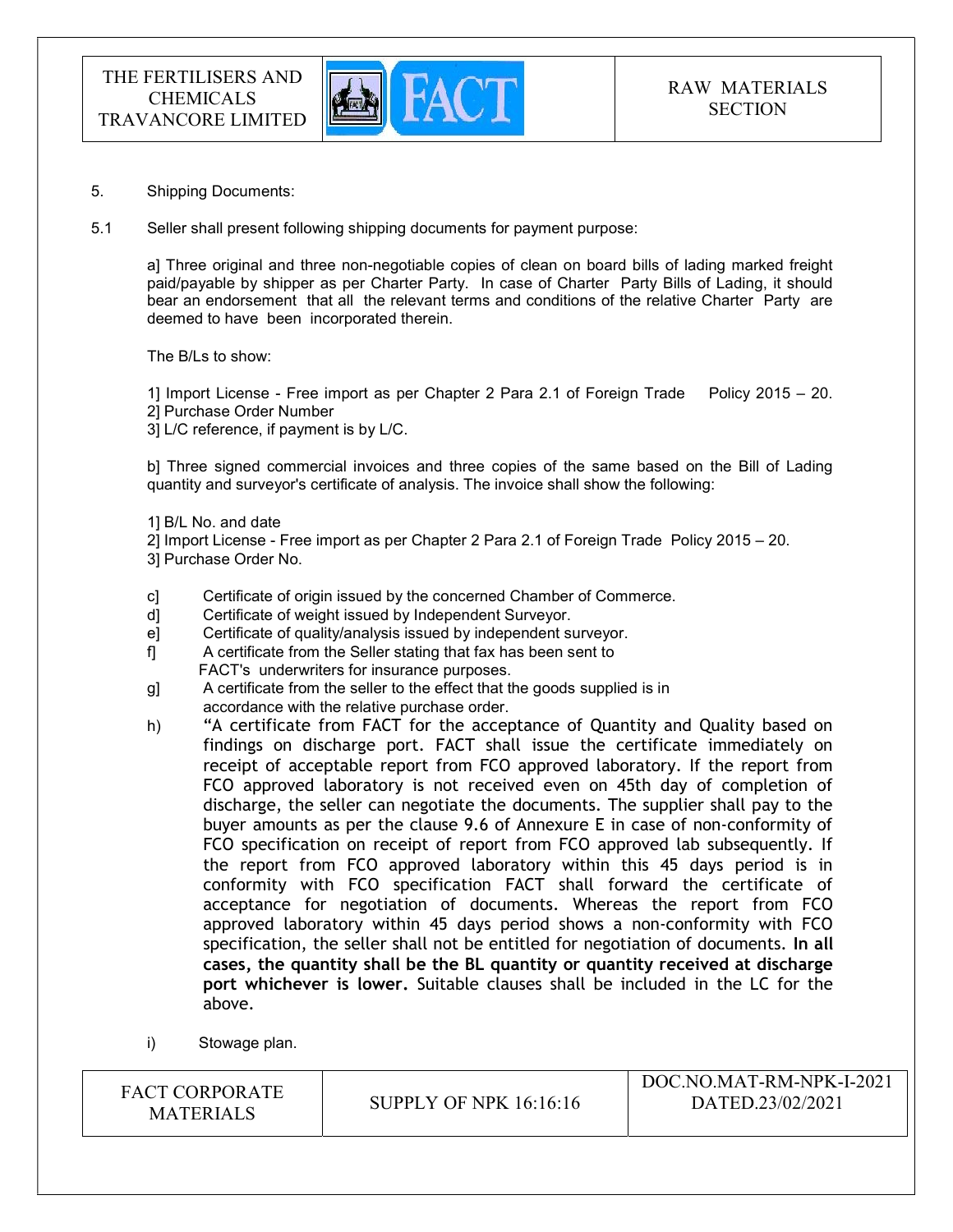

- 5.2 In case the successful bidder is proposing to make the sale on high sea sale basis, the sale shall comply to the latest Government of India guidelines and seller shall provide all the necessary documents.
- 5.3 All documents required for payment of GST on freight shall be provided, by seller.
- 5.4 All charges towards obtaining the above documents shall be to the account of Seller.
- 5.5 Routing of shipping documents shall be as follows:

 Copies of Shipping documents (B/L, Invoice etc...) shall be emailed within 2 days of loading/sailing of the vessel to:

- 1] FACT MARKETING DIVISION, UDYOGAMANDAL, COCHIN 683 501 [Email: smkrishna@factltd.com], and [Materials]-RM [Email:nikhilkumar@factltd.com],
- 2] DEPUTY GENERAL MANAGER [FINANCE] BILLS (RM), HEAD OFFICE, FACT LTD., UDYOGAMANDAL, COCHIN, KERALA STATE, INDIA – 683 501
- 3] DEPUTY GENERAL MANAGER (MATERIALS)-RM, FACT LTD, PD ADMIN BUILDING, FACT LTD., UDYOGAMANDAL, COCHIN – 683 501
- 6. Liquidated damages:

:

The agreed shipment dates shall be firm and shall be treated as the essence of the contract. Any delay in effecting the shipment shall render the Seller liable for liquidated damages at the rate of 1/2% of the value of the shipment for every week or part thereof delay subject to a maximum of 2% of the value of the shipment. This value shall be either FOB or CFR as per the option exercised by FACT.

- 7. Force Majeure:
- 7.1 If at any time during the existence of this contract if either Seller or FACT is unable to perform in whole or in part any obligation under this contract because of war, hostility, civil commotions, sabotage, quarantine restrictions, Acts of God and Acts of Govt. [including but not restricted to prohibition of exports or imports], fires, floods, explosions, epidemics, strikes, embargoes, then the date of execution of contract shall be rescheduled after considering FACT's production requirements, ullage, market conditions, prices, etc.

| <b>FACT CORPORATE</b><br><b>SUPPLY OF NPK 16:16:16</b><br><b>MATERIALS</b> | DOC.NO.MAT-RM-NPK-I-2021<br>DATED.23/02/2021 |
|----------------------------------------------------------------------------|----------------------------------------------|
|----------------------------------------------------------------------------|----------------------------------------------|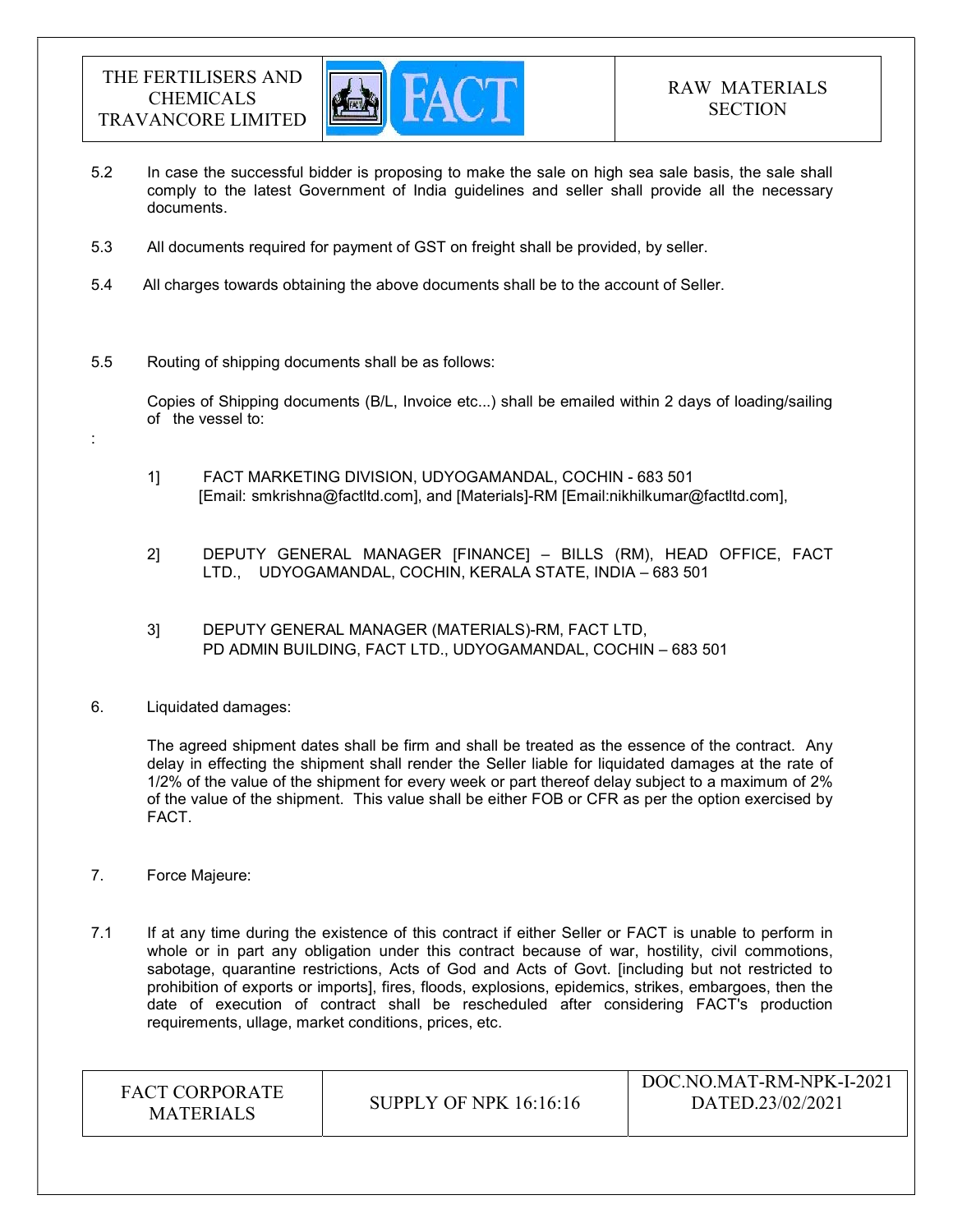

- 7.2 Any waiver/extension of time in respect of the delivery of any installment or part of the goods occasioned due to reasons in (i) above, shall not be deemed to be waiver/extension of time in respect of the remaining deliveries.
- 7.3 If operation of such circumstances exceeds three months, each party shall have the right to refuse further performance of the contract in which case neither Seller nor FACT shall have the right to claim damages.
- 7.4 The Seller and/or FACT who is unable to fulfill their obligations under the contract shall within 15 days of occurrence of any of the causes mentioned in this clause inform the other party, of the existence and termination of the circumstances preventing the performance of the Contract. Certificate issued by local Chamber of Commerce in the country of the Seller or FACT shall be sufficient proof of the existence of the above circumstances and their duration.
- 7.5 Non-availability of material shall not be an excuse to the Seller for not performing their obligations under the contract.
- 8. Default:

In the event of any default by the Seller in executing the Purchase Order in accordance with the specifications and/or terms and conditions of the Purchase Order, FACT may terminate the Purchase Order without prejudice to any other right, remedy or option FACT may have. In the event of such termination, FACT shall have the right to procure the goods from other sources at the risk and cost of the Seller.

- 9. Determination of quality and quantity:
- 9.1 The supplier shall ensure that the goods shipped conform to the agreed quality and specifications and shall not ship goods which do not conform to the agreed quality and specification.
- 9.2 FACT reserves the right, at its option and cost, to have material inspected before shipment in regard to quality and specifications. The supplier / shipper shall tender the material for inspection to the agency to be nominated by FACT and shipment shall be effected only after the material is inspected. The supplier / shipper will provide free of cost facilities to the inspection agency at the load port for taking samples.
- 9.3 Irrespective of whether FACT appoints inspection agency or not, it will be obligatory on the part of the supplier to obtain Certificate of Inspection from Internationally reputed Inspection Agency to the effect that material is in accordance with the specifications laid down in the contract. This shall accompany the shipping documents. The inspection fee shall be borne by supplier.

| <b>FACT CORPORATE</b><br><b>MATERIALS</b> | <b>SUPPLY OF NPK 16:16:16</b> | DOC.NO.MAT-RM-NPK-I-2021<br>DATED.23/02/2021 |
|-------------------------------------------|-------------------------------|----------------------------------------------|
|-------------------------------------------|-------------------------------|----------------------------------------------|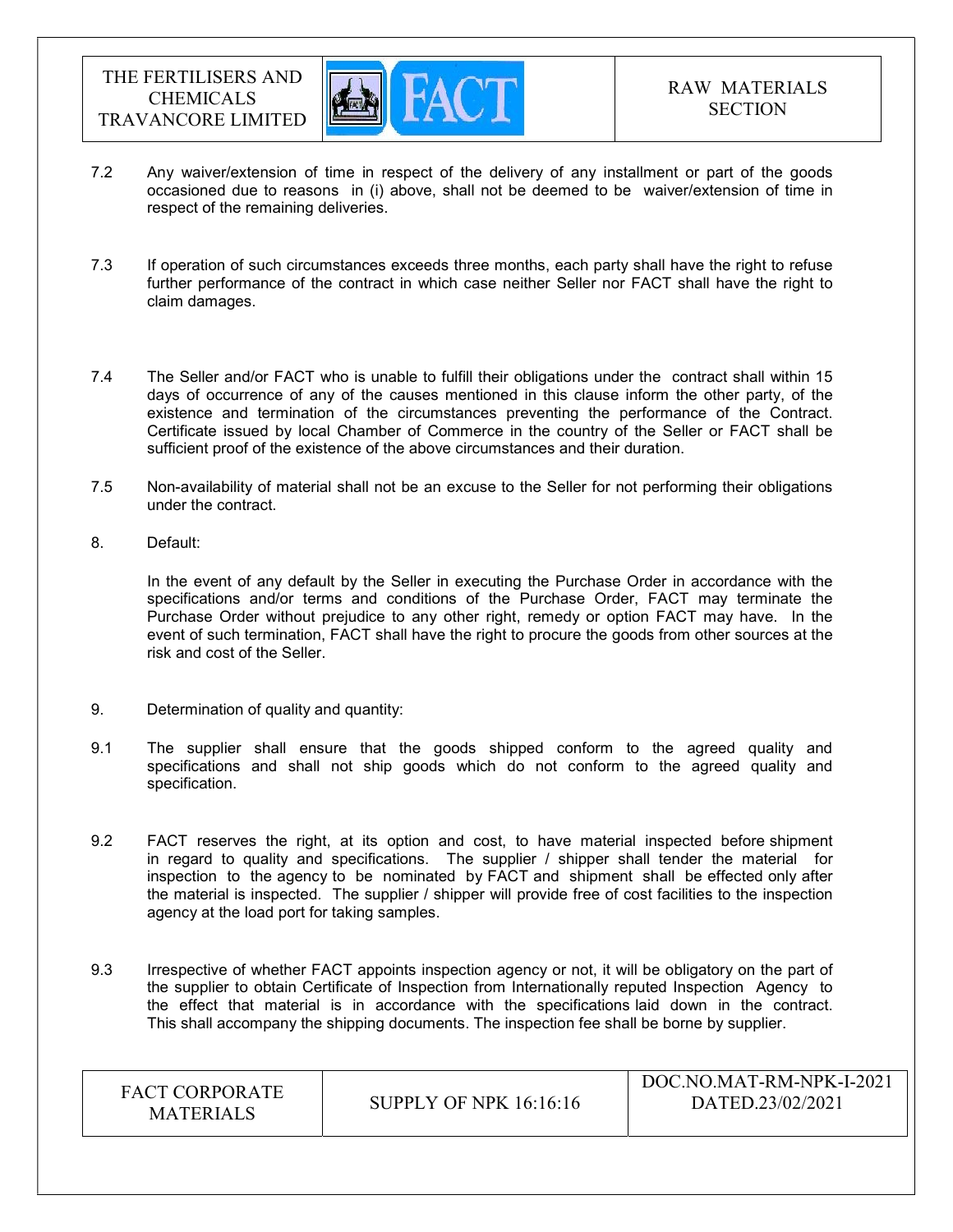

- 9.4 For the purpose of determining quality, the Inspection Agency may at their discretion draw samples of the material at the producing factory as specified in the contract but shall draw samples in all cases in the customary manner during the loading of the vessel with a view to ensure that the material conforms to the contractual specifications. Analysis report should specify the nutrients and other requirements of the contractual specifications. The report shall specify the methods of analysis used, type of sieve used for determination of particle size and also the contract number, the quantity loaded and name of the vessel. A clear inspection note will be released by the Inspection Agency only if they are satisfied that the cargo meets contractual specifications.
- 9.5 Sample shall be drawn by Central Fertilizer Quality Control Laboratory in India. The quality so determined at discharge port shall be final and binding on supplier.
- 9.6 In case the cargo is not meeting the FCO specifications, the cargo will be rejected. The supplier shall refund cost of material, all the consequential handling and the distribution cost thereof immediately on FACT's first demand failing which penalty  $@$  18% p.a. shall be payable up to the date of actual remittance by the supplier.
- 10. Weighment:

 Weighment shall be as determined by draft survey conducted through an independent internationally reputed surveyor/inspection agency appointed by FACT at the port of discharge. The payment shall be based on B/L quantity or drafts survey whichever is less. Quantity declared as damaged cargo shall also be treated as quantity delivered short and shall be treated accordingly.

11. Title and Risk:

Title to the goods and risk shall pass from Seller to FACT as per INCOTERMS 2000, as amended from time to time.

12. Amendment of the Purchase Order:

Any amendment or modification to this Purchase Order shall be made in writing with the concurrence of the Seller, where required.

13. Law:

The governing law for this Purchase Order shall be Indian law. The proper language of the Purchase Order shall be English. The Seller agrees to submit himself to the Jurisdiction of Indian Courts of Law.

- 14. Seller warrants that the goods are free and clear of liens and encumbrances and that he has good and marketable title to the same.
- 15. Arbitration:

If any dispute (s) arises out of or in connection with this contract, or in respect of any defined legal relationship associated therewith or derived therefrom, the parties agree to submit the disputes to

| <b>FACT CORPORATE</b><br>MATERIALS | <b>SUPPLY OF NPK 16:16:16</b> | DOC.NO.MAT-RM-NPK-I-2021<br>DATED.23/02/2021 |
|------------------------------------|-------------------------------|----------------------------------------------|
|------------------------------------|-------------------------------|----------------------------------------------|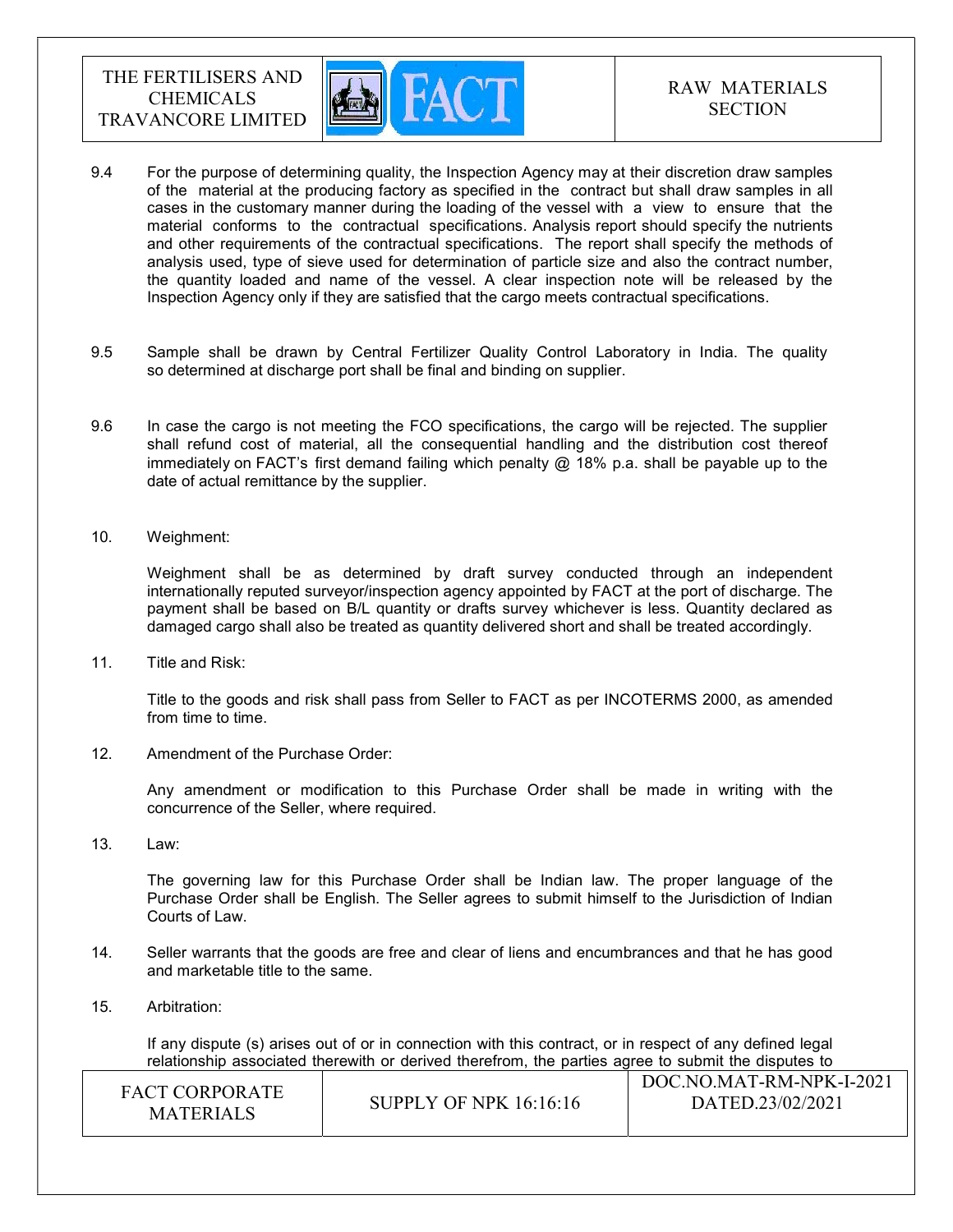

arbitration under the ICADR (International Centre for Alternative Dispute Resolution) Arbitration Rules 1996. The authority to appoint the arbitrator shall be the International Centre for Alternative Dispute Resolution. The number of Arbitrator shall be one and the language of the arbitration proceedings shall be English. The place of arbitration proceedings shall be Ernakulam in Kerala.

16. Seller's Indian Agent:

The Seller shall disclose the name and address of his Indian agent/representative along with following information.

- 16.1 Indian Agent's registration Nos. and their permanent income tax account number.
- 16.2 Amount and nature of commission/remuneration.
- 16.3 A copy of terms and conditions of the appointment of the Indian agent including the commission being paid to them shall be furnished along with the bid. In case the Seller has no agent in India, the Seller shall certify that they have no agents in India and that no remuneration is to be paid to any Indian Party. If the seller does not indicate the name of his agent or representative in India, and the amount of commission payable to him in the offer, it will be assumed that no agents' commission is involved.
- 16.4 FACT shall deduct the Indian agent's commission, if applicable from the value of the Seller's invoice and pay to the Indian Agent in equivalent Indian rupees (rate of exchange being the rate at which payment was made to Seller) by cheque, as per the agreed payment terms. In case the Indian Agents are foreign controlled company as defined under section 28 of the Foreign Exchange Regulation Act, 1973 or any other act as in force, certificate/permission from Reserve Bank of India/Government of India as the case may be that they are entitled to do the agency business and receive commission from buyers should be enclosed along with the bid.
- 16.5 The information required above shall include those agents situated in India who have some other kind of commercial relationships and may not fall within the usual definition of agent. In cases where there is no agent but the Seller has any Indian Branch or subsidiary or a financially interlinked concern, the same shall be intimated to us. This will also include such Indian agents who are paid general retainer fee and may not have any reference to this purchase order.
- 16.6 Should we suffer any loss or penalty because of the failure of the Seller to disclose the details mentioned above about their agents, FACT shall hold the Seller responsible for such loss or penalty and shall be entitled to claim from them damages for breach of the above provisions of the contract and also to resort to such other action which FACT may consider appropriate.
- 17. This Purchase Order is placed by FACT, The Fertilisers and Chemicals Travancore Limited. It is expressly made clear that the Government of India is not a party to this Purchase Order and has no liabilities, obligations or rights on this order.

| FACT CORPORATE<br><b>MATERIALS</b> | <b>SUPPLY OF NPK 16:16:16</b> | DOC.NO.MAT-RM-NPK-I-2021<br>DATED.23/02/2021 |
|------------------------------------|-------------------------------|----------------------------------------------|
|------------------------------------|-------------------------------|----------------------------------------------|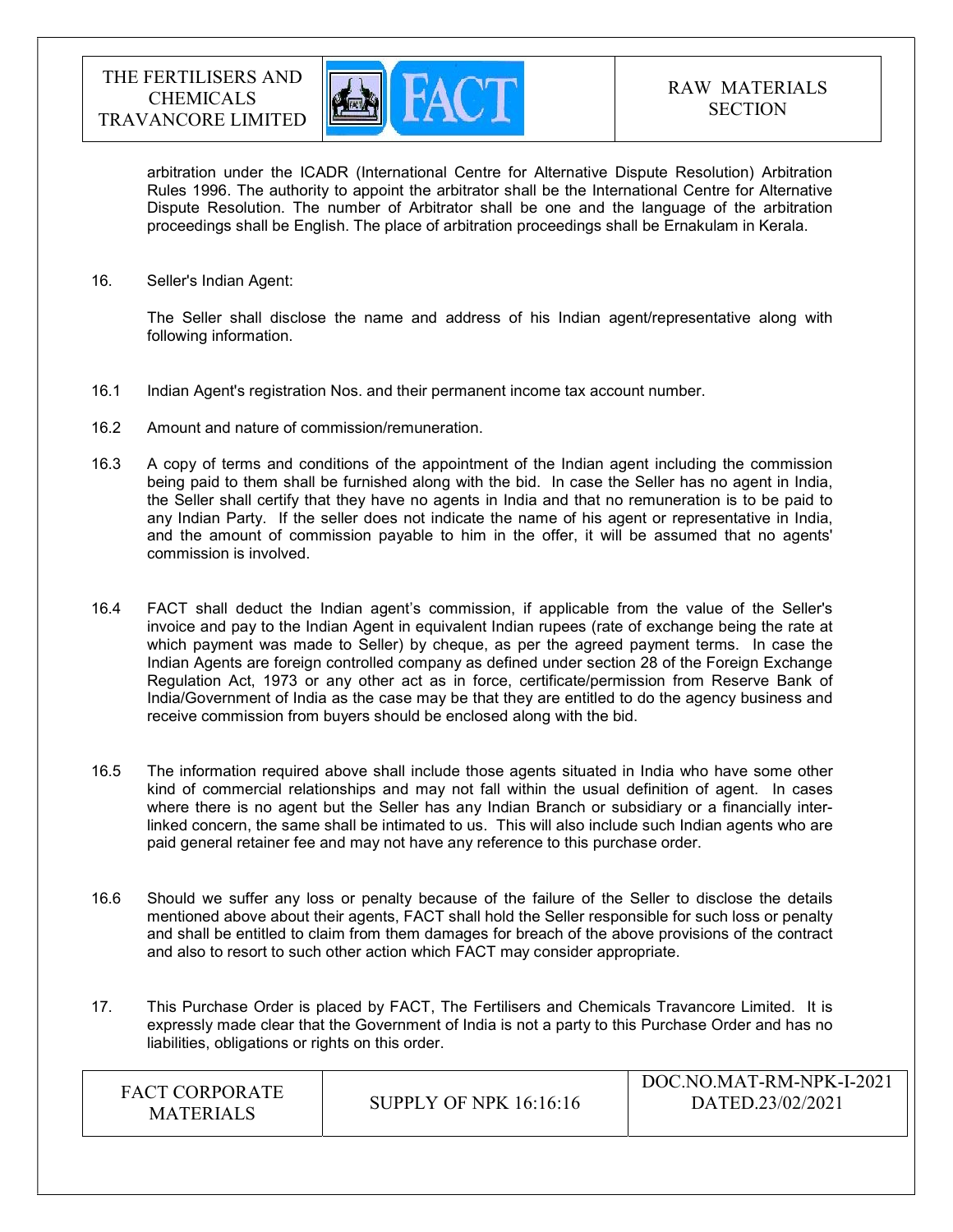

### Annexure-F

#### SHIPMENT TERMS FOR FOB CONTRACT

- 1 FACT undertakes to provide transportation for carriage of the cargo in bulk.
- 2 FOB terms between Seller and their supplier if any shall not apply for contract arising out of this enquiry. It shall be as per FACT's terms only (with agreed variations). Seller shall forward the full loadport details, as well as firm loadport laycan with a spread of not less than 5 days, in conformity with the Purchase Order schedules or as required by FACT for each shipment, in case schedule is not finalised prior to issue of Purchase Order.
- 3 FACT will chart a suitable vessel and seller shall forward their acceptance of such nominated vessel within 24 hrs from the nomination. FACT reserves the right to substitute named vessel after giving prior intimation to the Seller.
- 4 The vessel shall report to the Seller or Seller's agents at the loadport and present herself for loading the cargo as per loadport terms and conditions as incorporated in the Charter Party.
- 5 Insurance: FACT shall arrange to insure the cargo. On completion of loading, sailing details such as quantity, B/L No. and date, loadport, ETA Tuticorin shall be emailed to Deputy General Manager[Materials]- RM [email:kennedy@factltd.com/nikhilkumar@factltd.com], Deputy General Manager [Finance & Accounts] [Fax: 91- 484 - 2545039] and our under writers, details to be intimated later.
- 6 All claims at the loadport like demurrage, despatch, dead freight, etc, shall be settled directly between the Seller and the vessel owner. Suitable provision shall be made to this effect in the Charter Party. FACT shall render assistance, if required, to the Seller/Owner in settling such claims.
- 7 Seller shall be liable for any demurrage incurred at the load port on account of any delay in loading outside the permissible laytime. Any delay due to the vessel's condition or breakdown or inability of the vessel's facility to load cargo within the time allowed, shall not count as used laytime. If cargo is not available after ship has arrived in the port of loading according to schedule, the tenderer shall be responsible for the costs and demurrage of the vessel, and dead freight, if any due to incomplete loading because of the un-readiness of either part or whole of the goods when the vessel has been in port at due time, and the notice of readiness has been served and accepted.
- 8. Port charges, quay dues and similar dues on ship to owner's account. Supplier to pay all dues, taxes and duties on the cargo in the country of origin.
- 9. The cargo shall be loaded by supplier / shipper free of expenses and risk to the vessel but under the supervision of Master.
- 10. All other terms and conditions not indicated in these shipment terms shall be as per the Terms and Conditions of the Order and the relevant Charter Party.

| <b>FACT CORPORATE</b><br><b>MATERIALS</b> | <b>SUPPLY OF NPK 16:16:16</b> | DOC.NO.MAT-RM-NPK-I-2021<br>DATED.23/02/2021 |
|-------------------------------------------|-------------------------------|----------------------------------------------|
|-------------------------------------------|-------------------------------|----------------------------------------------|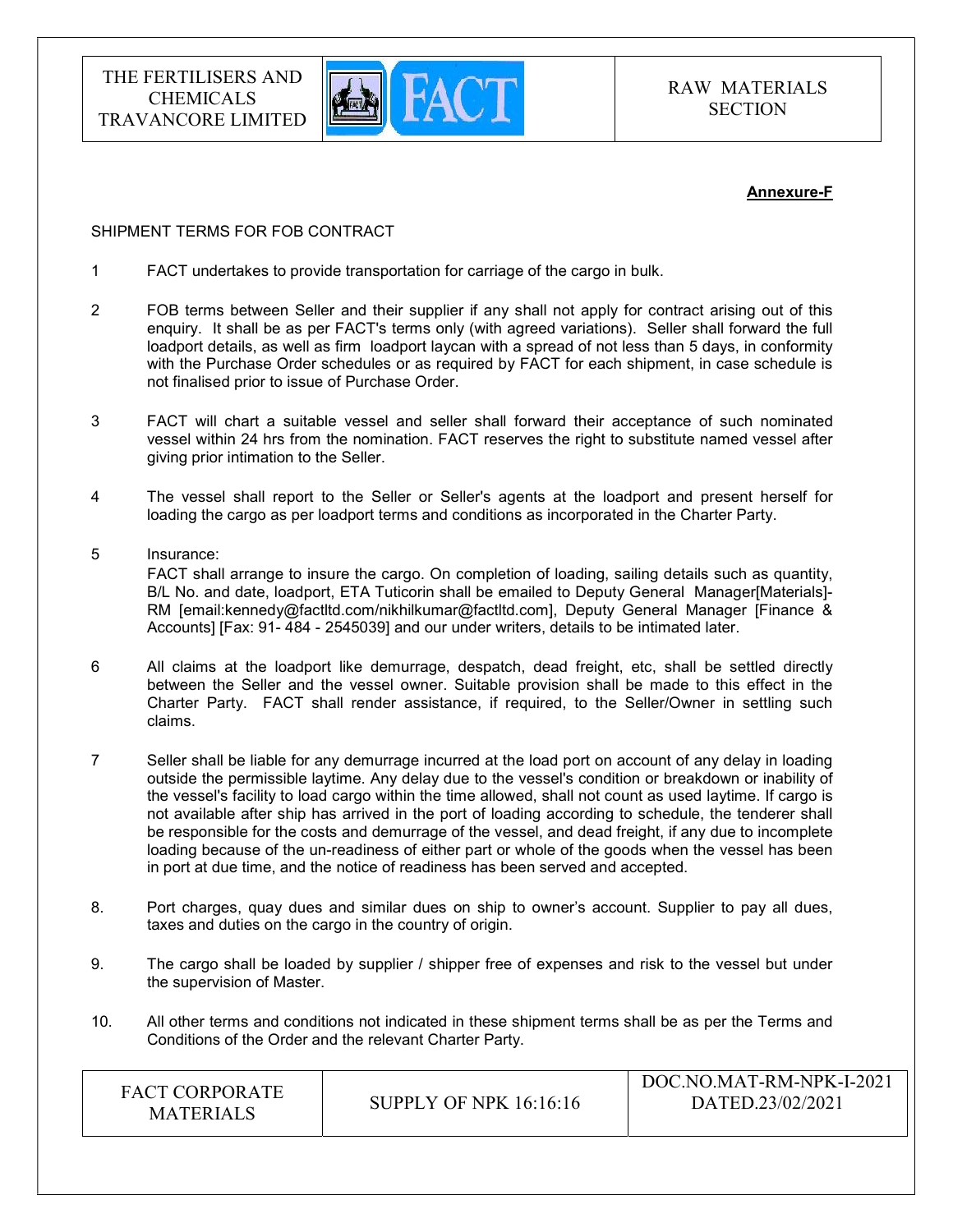

RAW MATERIALS **SECTION** 

### Annexure-G

#### SHIPMENT TERMS FOR CFR CONTRACT

- 1 FACT can declare CFR option only after getting NOC from Transchart, Ministry of Surface Transport, New Delhi. Seller shall provide at his own expense proper transportation for carriage of the cargo in transit subject to Government of India policy directives in this regard. Indian flag vessels to be accorded first right to refusal. Seller shall forward C/P on finalisation of vessel. Freight shall be pre-paid.
- 2. Vessel nominated shall conform to ISM code/Grain code for safe operations and pollution prevention and other statutory requirements of Indian/International Maritime Authorities, applicable for carriage of Fertiliser as relevant. The necessary clearance from port authorities on account of Age/Class/Flag to be obtained by suppliers/vessel owners. Non-compliance or lack of necessary supporting documents to show compliance with the above and consequent damages, if any, shall be to Seller's account.

 As per Shipping Development Circular issued by DG Shipping, cargo vessels visiting an Indian Port on the West Coast or plying in the Indian territorial waters in the Arabian Sea or the Indian EEZ during the period of foul weather (being 1st June to 31st August), shall be less than 25 years of age. In case the ship chartered by the supplier is 20 years or more of age, the shipping agents of the suppliers shall obtain necessary clearance from the authorities and the time taken to obtain such clearance shall be to ship owners' / suppliers' account and the same shall be excluded while calculating the laytime.

- 3 Discharge rate : 5000 MT PWWD SHEX EIU. In SHEXEIU, "H" standing for "Holiday" shall mean the holidays declared by the Tuticorin Port Trust.
- 4 Demurrage Rate and Despatch Rate: Shall be indicated by Seller while nominating the vessel. [Despatch rate shall not be less than half of the demurrage rate]
- 5 Discharge Port : 1/2 SB Tuticorin. Cost of shifting between berths including bunker fuel used shall not be borne by FACT and time used in shifting shall not be counted as laytime or time on demurrage. Deviation will be suitably loaded for evaluation.
- 6 Arrival draft at Tuticorin: Not to exceed 10.7 meter.

 In case arrival draft exceeds permissible draft, lightening to be arranged by Seller at their own risk and cost including time lost. It shall be Seller's responsibility to ensure that the vessel arrives with the permissible/available draft at Tuticorin whichever is less.

(a) The vessel shall give free use of all available gear for discharging as also lights for night work on board. Seller shall allow free use of gear, winches and derricks. If all gear's are not available, discharge rate to be reduced proportionately.

| <b>FACT CORPORATE</b><br><b>MATERIALS</b> | SUPPLY OF NPK $16:16:16$ | DOC.NO.MAT-RM-NPK-I-2021<br>DATED.23/02/2021 |
|-------------------------------------------|--------------------------|----------------------------------------------|
|-------------------------------------------|--------------------------|----------------------------------------------|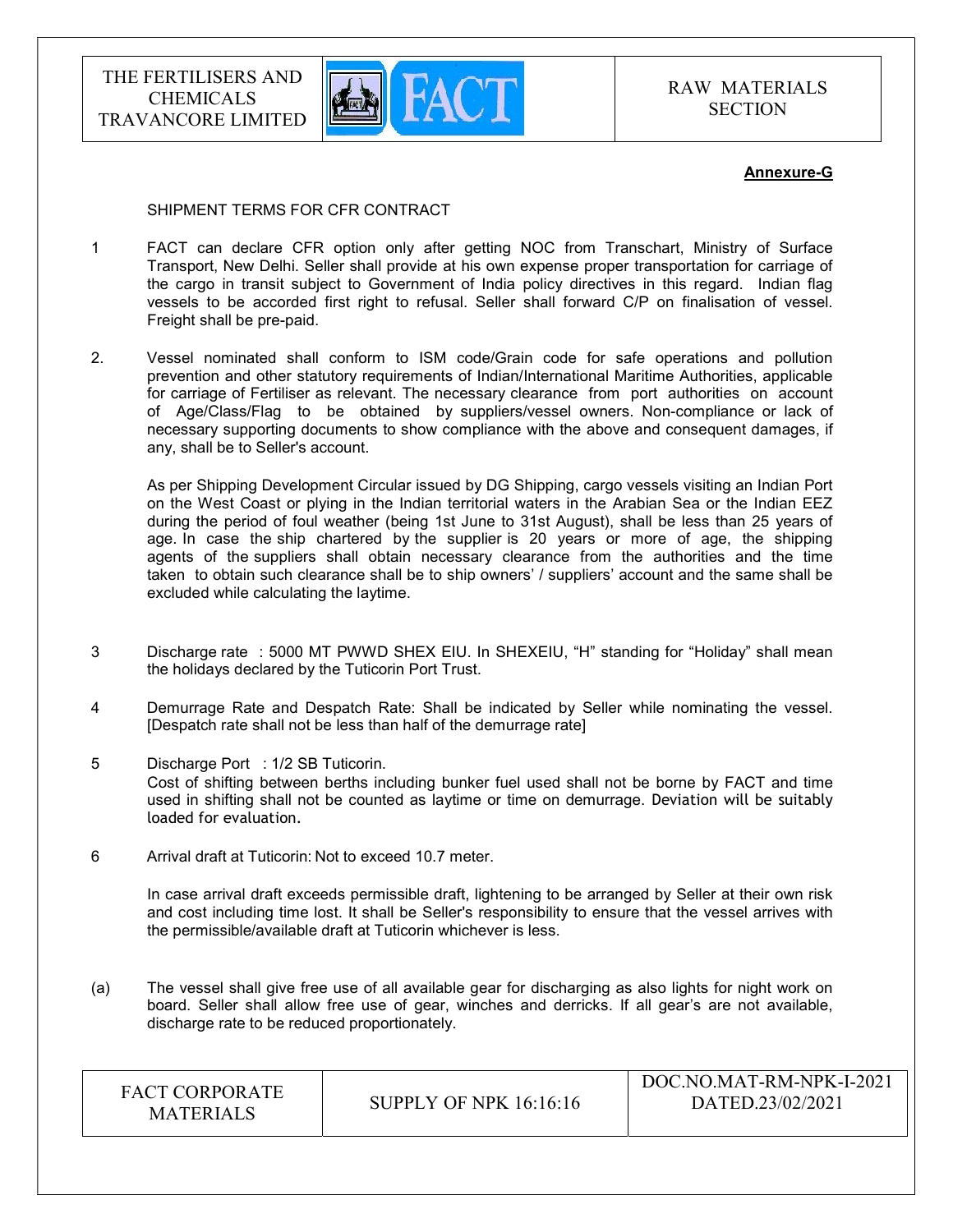

- (b) Cost of opening and closing of hatches shall be to ship owners / supplier's account and time used not to count as lay time.
- (c) Overtime to the account of party ordering the same. Officers" / Crews" overtime to be always for supplier's / ship owner's account.
- (d) Time consumed by the vessel in moving from the discharge port / anchorage to anchorage / discharging berth will not count as lay time.
- (e) All expenses and costs arising from the failure of the machines/equipments of the vessel, or if the vessel is pulled out from the berth on account of safety reasons by the port to be on the account of sellers.
- 7 The following vessel details shall be furnished by Seller while nominating vessel, by Fax [91-484- 2546934 / 2546831] addressed to General Manager [Marketing].
	-
	- i] Flag<br>ii] Clas Classification
	- iii] Year of built
	- iv] GRT/NRT, LOA & Draft
	- v] Registered owners
	- vi] Operators
	- vii] Charterers
	- viii] P&I club
	- ix] Hull U/W & terms of cover
	- x] Particulars of performance of vessel's last 2 voyages.
	- xi] Agents at load port and discharge port.
	- xii] Demurrage and despatch rates.
- 8 Expected loading days and arrival date at Tuticorin shall be intimated to FACT for each shipment while nominating the vessel in conformity with the Purchase Order.
- 9 Insurance:

 The vessel chartered by Seller shall not be more than 15 [Fifteen] years in age and shall be of the highest Lloyd's or equivalent classification, failing which Seller shall be liable for any additional insurance premium paid or payable by us. Any extra insurance and customs duty thereon due to age/class/flag/GIC non-approval of vessel shall be to Seller's account. Same shall be deducted from the Seller's bills. War risk premium for vessel and crew bonus, if any payable to vessel owners as per C/P for calling at nominated load port is to be borne by Seller.

- 10 On completion of loading, sailing details such as quantity, B/L No. and date, loadport, ETA Tuticorin and value shall be emailed to General Manager [ IT&SP ], [Email: smkrishna@factltd.com,] Deputy General Manager Finance [Bills] [Fax: 91- 484 - 2545039] and FACT's under writers, details will be intimated later.
- 11 Seller shall obtain, from the carrier at his own expense on board shipped, Ocean Bill of Lading, clean and transferable in the name of FACT, dealing only with the cargo as per the Purchase Order to Tuticorin, India and courier the copies of the Shipping documents.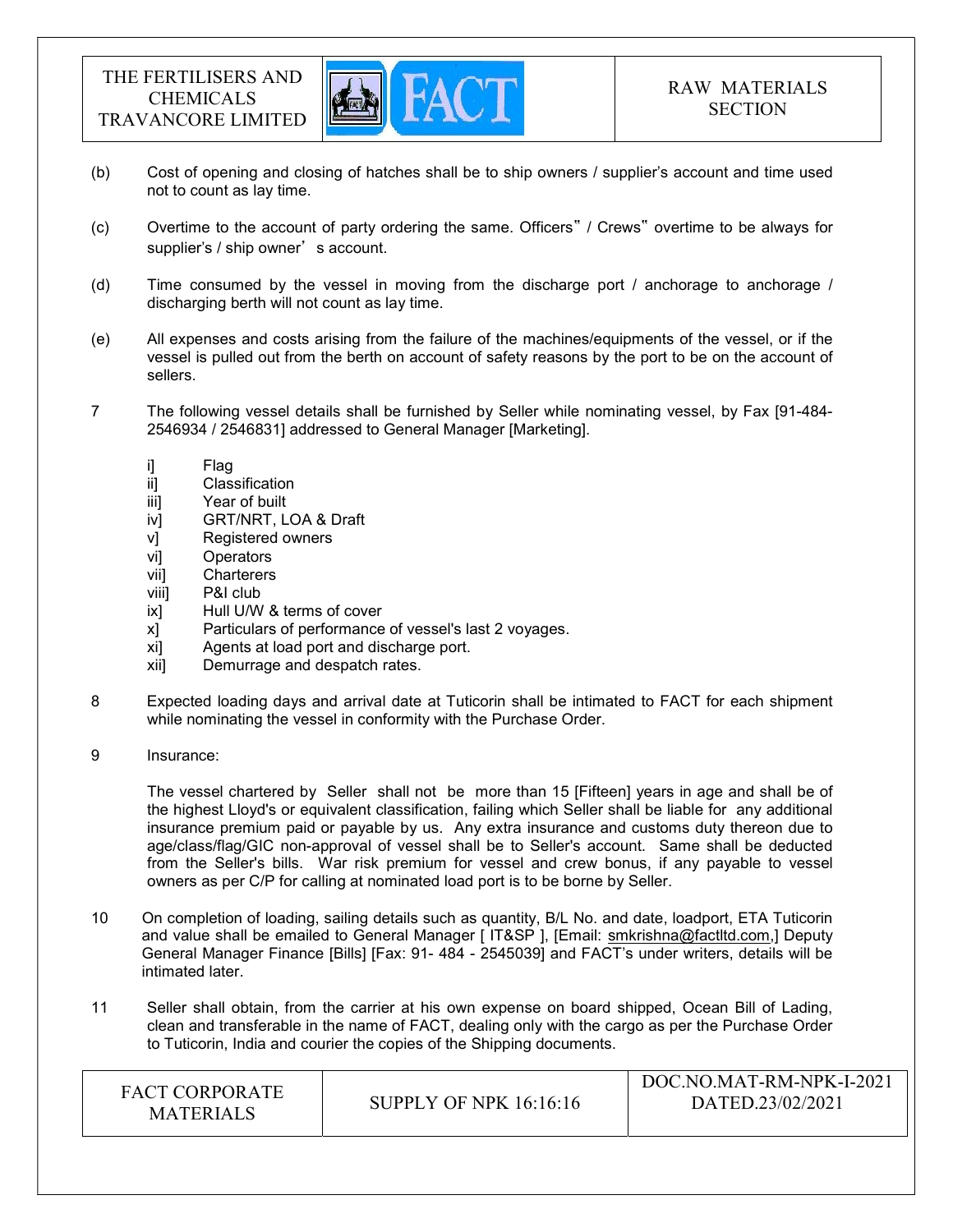

- 12 The sailing progress of vessel shall be reported to General Manager [IT&SP],Email: smkrishna@factltd.com, at least 72 hours before arrival, stating the anticipated hour of arrival. Similar notice shall be given at least 48 hours, 36 hours and 24 hours in advance of the ETA of vessel and thereafter any change every 1 hour.
- 13 Laytime: Based on discharge rate of 5000 MT PWWD SHEX EIU. In SHEXEIU, "H" standing for "Holiday" shall mean the holidays declared by the Tuticorin Port Trust.

 N.O.R. time: NOR shall be tendered during official working hours only, i.e. between 09:30 hrs to 17:00 hrs from Monday to Friday and 09:30 hrs to 12:00 hrs on Saturday.

 Laytime shall commence only 24 hours after the receipt and acceptance of Notice of Readiness [N.O.R.] as above and shall end on completion of discharge.

 Time shall not be counted between 12.00 noon on Saturday and 8.00 a.m. on Monday and not between 5.00 p.m. (Noon if Saturday) on the last working day preceding a local and legal holiday and 8.00 a.m. on the first working day thereafter even if used, unless the vessel is already on demurrage. Receivers have the right to work during excepted period such time used not to count as lay time.

 If the port authorities prohibit discharging during night time, time so lost shall not count as used laytime.

- 14 Berthing delay on account of any reason over which FACT has no control including but not limited to tide not being available or other such natural causes, vessel missing the last pilot of the day, etc., shall not be included in laytime.
- 15 Any delay in commencing discharge on account of delay in obtaining the free pratique customs clearance, immigration, etc., by the vessel's agents and any port charges on this account shall not be to FACT's account.
- 16 If the vessel is unable to complete unloading within the allowable laytime, due to any cause attributable to FACT, FACT shall pay to Seller demurrage at the rate agreed to or as per C/P whichever is lower. Despatch rate shall not be less than half of the demurrage rate. Demurrage/despatch shall be settled within 30 days of mutual acceptance of laytime statement.
- 17 If, however, demurrage is incurred at the port of discharge by any reason over which FACT have no control including but not limited to fire, explosion, storm or by strike, lockout stoppage or restraint of labour by breakdown of machinery or equipment in or about the plant/unloading facilities of FACT or any other force majeure circumstances, no demurrage shall be payable.
- 18 FACT shall not be liable for any demurrage in the event of the vessel coming prior to or after the laydays stipulated by FACT. In case of early arrival, vessel shall be deemed to have given NOR at 9:30 hrs on the first working day of the laydays given by FACT.
- 19 At discharge port, dues on vessel shall be for the Seller's account, but dues on cargo including import duties, taxes and customs duties shall be to FACT's account.

| DOC.NO.MAT-RM-NPK-I-2021<br><b>FACT CORPORATE</b><br>DATED.23/02/2021<br>SUPPLY OF NPK $16:16:16$<br><b>MATERIALS</b> |
|-----------------------------------------------------------------------------------------------------------------------|
|-----------------------------------------------------------------------------------------------------------------------|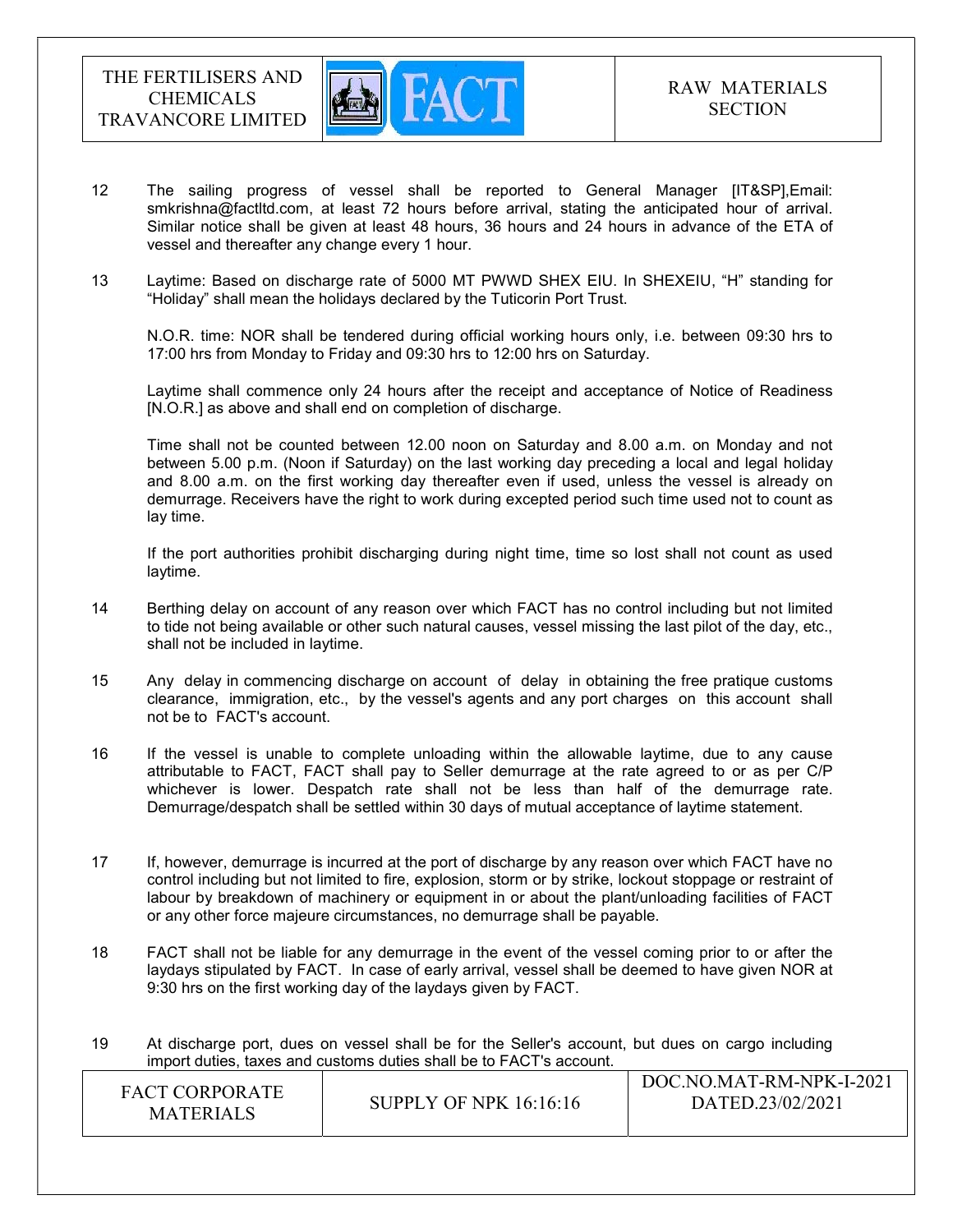

- 20 In case documents are not made available to FACT prior to arrival of vessel, delivery order shall be issued by Seller's/Vessel Owner's agents to FACT's representatives at Tuticorin against ordinary Letter of Indemnity issued by FACT. Freight to be pre-paid. Any delay, damages or costs in obtaining the delivery order for discharging the cargo from vessel owners/agents on account of nonsettlement of dues to owners/port by Seller/Seller's agents or for any reason not attributable to FACT shall be to Seller's account.
- 21 Consignee:

 GENERAL MANAGER (IT&SP)), FACT LTD, EEC BUILDING, MARKETING DIVISION, UDYOGAMANDAL, COCHIN - 683 501.

Notify party:

 FACT MARKETING DIVISION, UDYOGAMANDAL, COCHIN - 683 501

-----

- 22 Vessel/crew shall comply with all rules and regulations of Tuticorin Port Trust.
- 23 All other terms and conditions shall be as per relevant charter party. The provisions stipulated in this Purchase Order shall however supercede those of the charter party wherever they are found to be at variance to each other.

| <b>FACT CORPORATE</b><br><b>MATERIALS</b> | SUPPLY OF NPK $16:16:16$ | DOC.NO.MAT-RM-NPK-I-2021<br>DATED.23/02/2021 |
|-------------------------------------------|--------------------------|----------------------------------------------|
|-------------------------------------------|--------------------------|----------------------------------------------|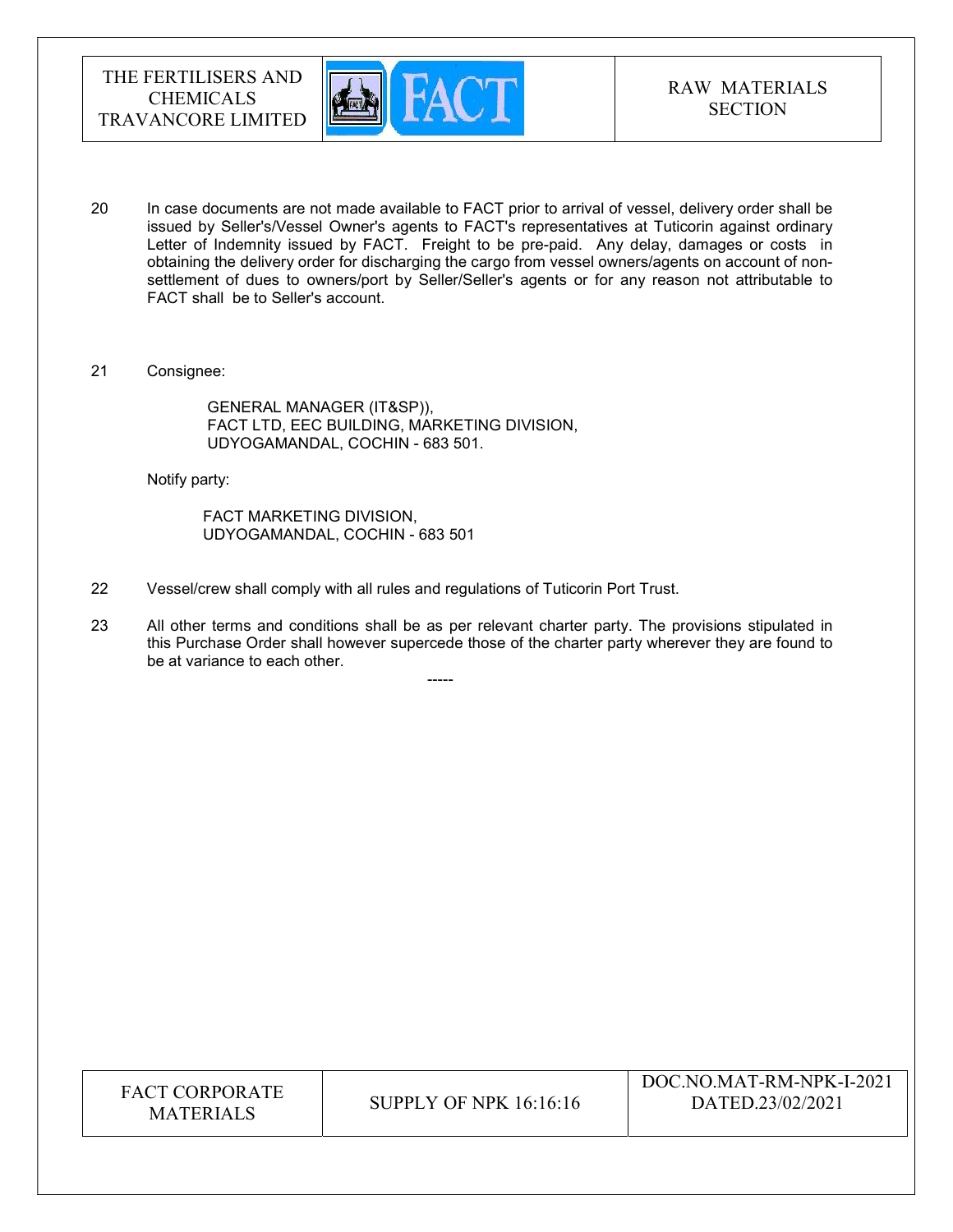

### Annexure - H

### COMPLIANCE STATEMENT

Ref: Enquiry No. MAT-RM–NPK-I-2021 dated 23/02/2021

We have read and understood all the Enquiry Documents (Enquiry Notice and all Annexures) against your enquiry no. MAT-RM-NPK-I-2021 dated 23/02/2021 and hereby confirm our acceptance to the same except for the deviations listed below:

| <b>LIST OF DEVIATIONS</b> |             |                        |
|---------------------------|-------------|------------------------|
| Document/<br>Clause No.   | Description | Reasons for Deviations |
|                           |             |                        |
|                           |             |                        |
|                           |             |                        |
|                           |             |                        |
|                           |             |                        |
|                           |             |                        |
|                           |             |                        |
|                           |             |                        |
|                           |             |                        |

Name of Vendor:

Name & Designation of Authorized Signatory:

Seal & Signature:

Date:

| FACT CORPORATE<br><b>MATERIALS</b> | SUPPLY OF NPK $16:16:16$ | DOC.NO.MAT-RM-NPK-I-2021<br>DATED.23/02/2021 |
|------------------------------------|--------------------------|----------------------------------------------|
|------------------------------------|--------------------------|----------------------------------------------|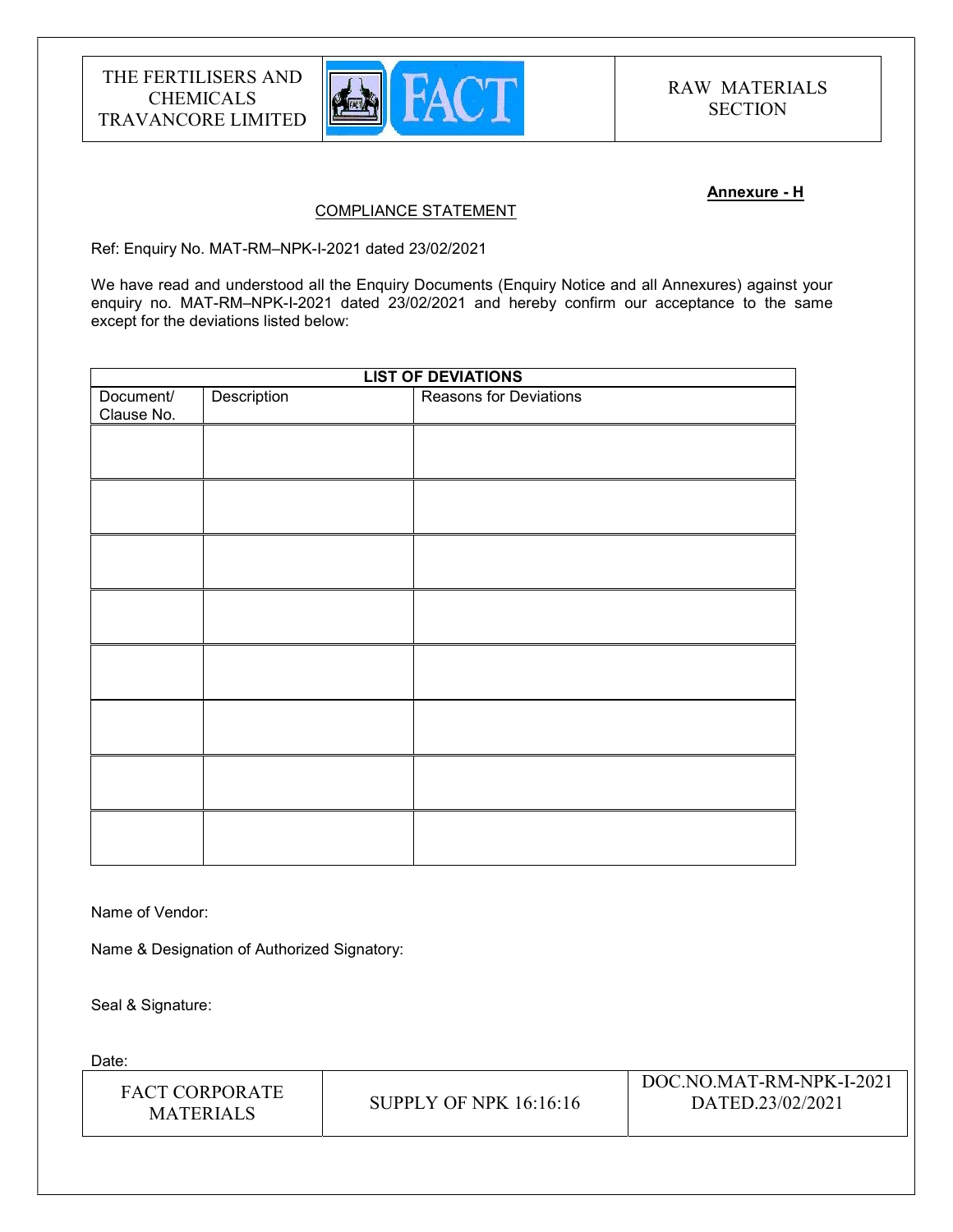

# RAW MATERIALS **SECTION**

#### Annexure- J

Enquiry No. MAT-RM–NPK-I-2021 dated 23/02/2021

## (UN-PRICED COPY OF PRICE BID)

| SI. No         | Price elements         | Whether Quoted or Not |
|----------------|------------------------|-----------------------|
| 1              | FOB 180 days Price     | Quoted / Not quoted   |
| $\overline{2}$ | CFR 180 days Price     | Quoted / Not quoted   |
| 3              | Franchise discount     | Quoted / Not quoted   |
| 4              | <b>Other Discounts</b> | Quoted / Not quoted   |
| 5              | Arrival at Tuticorin:  | During                |

Offer is valid till:

Name of Bidder:

Signature of Authorized Signatory

Date: Place: Seal: Seal: Seal: Seal: Seal: Seal: Seal: Seal: Seal: Seal: Seal: Seal: Seal: Seal: Seal: Seal: Seal: Seal: Seal: Seal: Seal: Seal: Seal: Seal: Seal: Seal: Seal: Seal: Seal: Seal: Seal: Seal: Seal: Seal: Seal: Seal:

| <b>FACT CORPORATE</b> |
|-----------------------|
| <b>MATERIALS</b>      |

**SUPPLY OF NPK 16:16:16**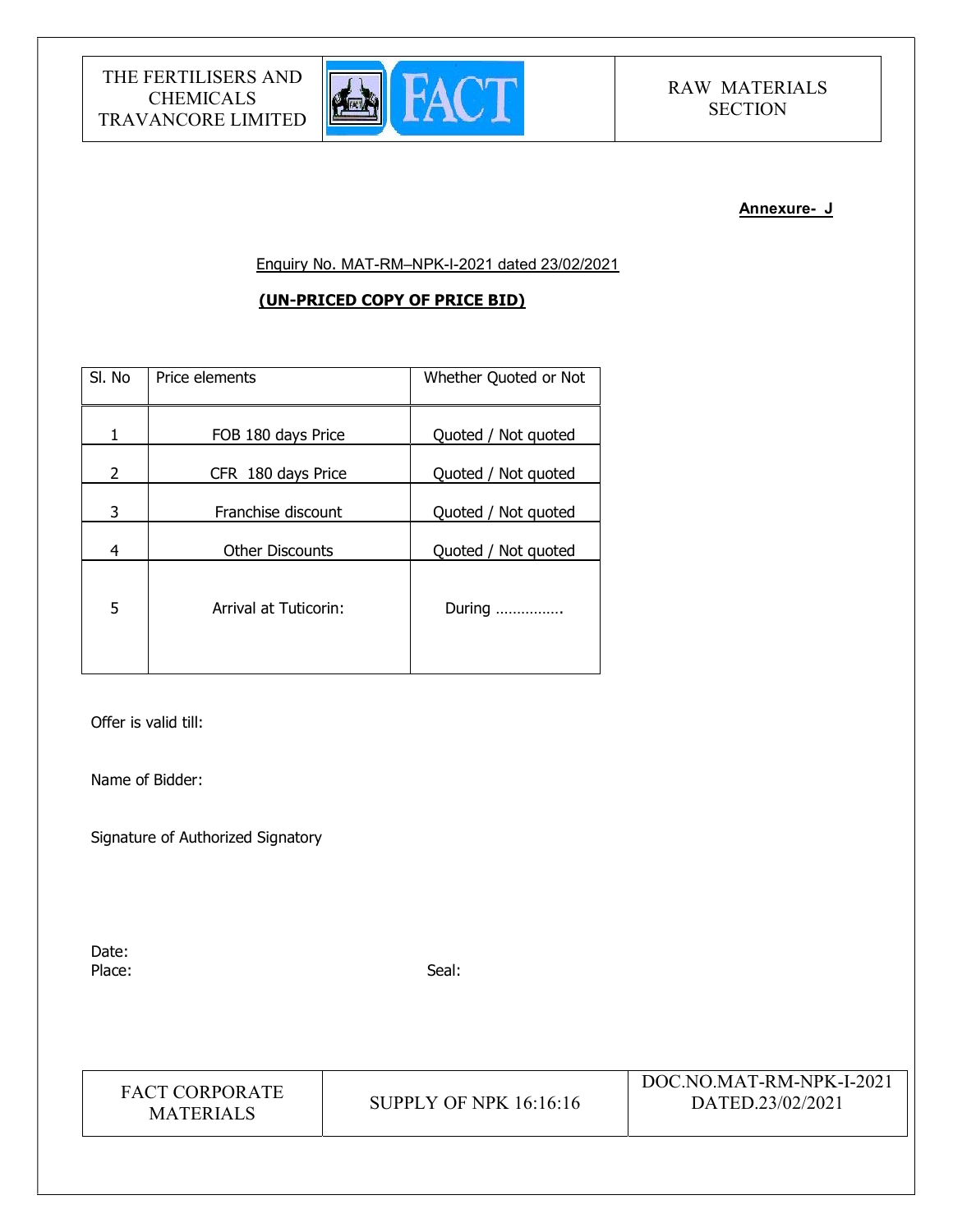

# RAW MATERIALS **SECTION**

# Annexure - K

## Enquiry No. MAT-RM–NPK-I-2021 dated 23/02/2021

# Part B- Price Bid

| SI. No | Price elements         | Quote       |
|--------|------------------------|-------------|
| 1      | FOB 180 days Price     | USD  Per MT |
| 2      | CFR 180 days Price     | USD  Per MT |
| 3      | Franchise discount     | USD  Per MT |
| 4      | <b>Other Discounts</b> | USDPer MT   |
| 5      | Arrival at Tuticorin:  | During      |

Offer is valid till:

Name of Bidder:

Signature of Authorized Signatory

Date: Place: Seal: Seal: Seal: Seal: Seal: Seal: Seal: Seal: Seal: Seal: Seal: Seal: Seal: Seal: Seal: Seal: Seal: Seal: Seal: Seal: Seal: Seal: Seal: Seal: Seal: Seal: Seal: Seal: Seal: Seal: Seal: Seal: Seal: Seal: Seal: Seal:

| <b>FACT CORPORATE</b><br><b>MATERIALS</b> | SUPPLY OF NPK 16:16:16 | DOC.NO.MAT-RM-NPK-I-2021<br>DATED.23/02/2021 |
|-------------------------------------------|------------------------|----------------------------------------------|
|-------------------------------------------|------------------------|----------------------------------------------|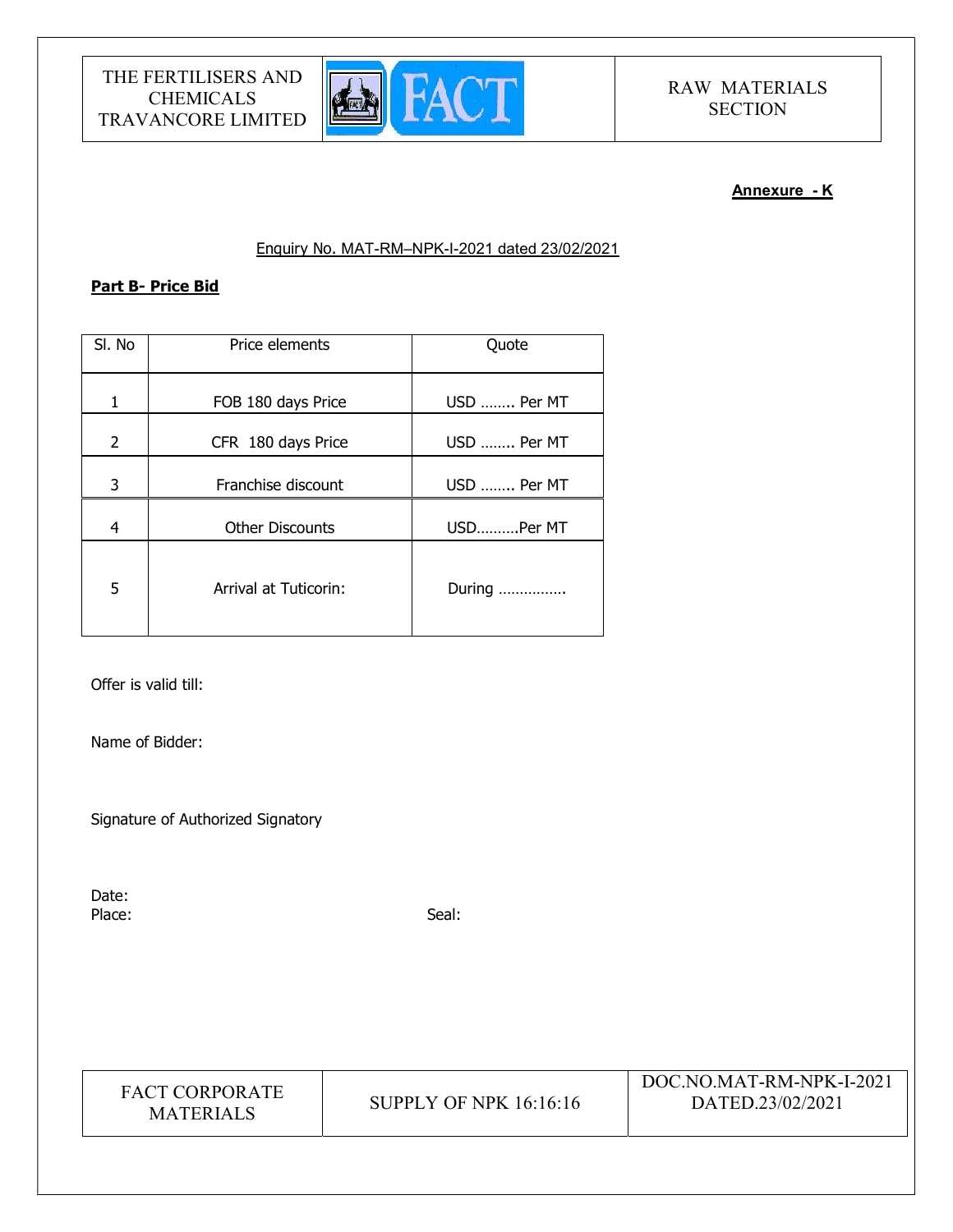

## Annexure - L

# LIST OF FACT APPROVED BANKERS FOR BANK GUARANTEE:

Ref: Enquiry No. MAT-RM–NPK-I-2021 dated 23/02/2021

Please note that all bank guarantees against the above referred enquiry shall be issued and confirmed by the banks approved by FACT. The list of banks approved by FACT is attached.

## A) STATE BANK OF INDIA

- 1. State Bank of India,
- B) NATIONALISED BANKS:
	- 1. Allahad Bank,
	- 2. Andhra Bank,
	- 3. Bank of Baroda,
	- 4. Bank of India,
	- 5. Bank of Maharashtra,
	- 6. Canara Bank,
	- 7. Central Bank of India,
	- 8. Corporation Bank,
	- 9. Dena Bank,
	- 10. Indian Bank,
	- 11. Indian Overseas Bank,
	- 12. Oriental Bank of Commerce,
	- 13. Punjab & Sind Bank,
	- 14. Punjab National Bank,
	- 15. Syndicate Bank,
	- 16. UCO Bank,
	- 17. Union Bank of India,
	- 18. United Bank of India,
	- 19. Vijaya Bank.

## C) OTHER BANKS:

- 1. Bank of Rajasthan Limited,
- 2. Catholic Syrian Bank Limited

| <b>FACT CORPORATE</b> |
|-----------------------|
| <b>MATERIALS</b>      |

**SUPPLY OF NPK 16:16:16**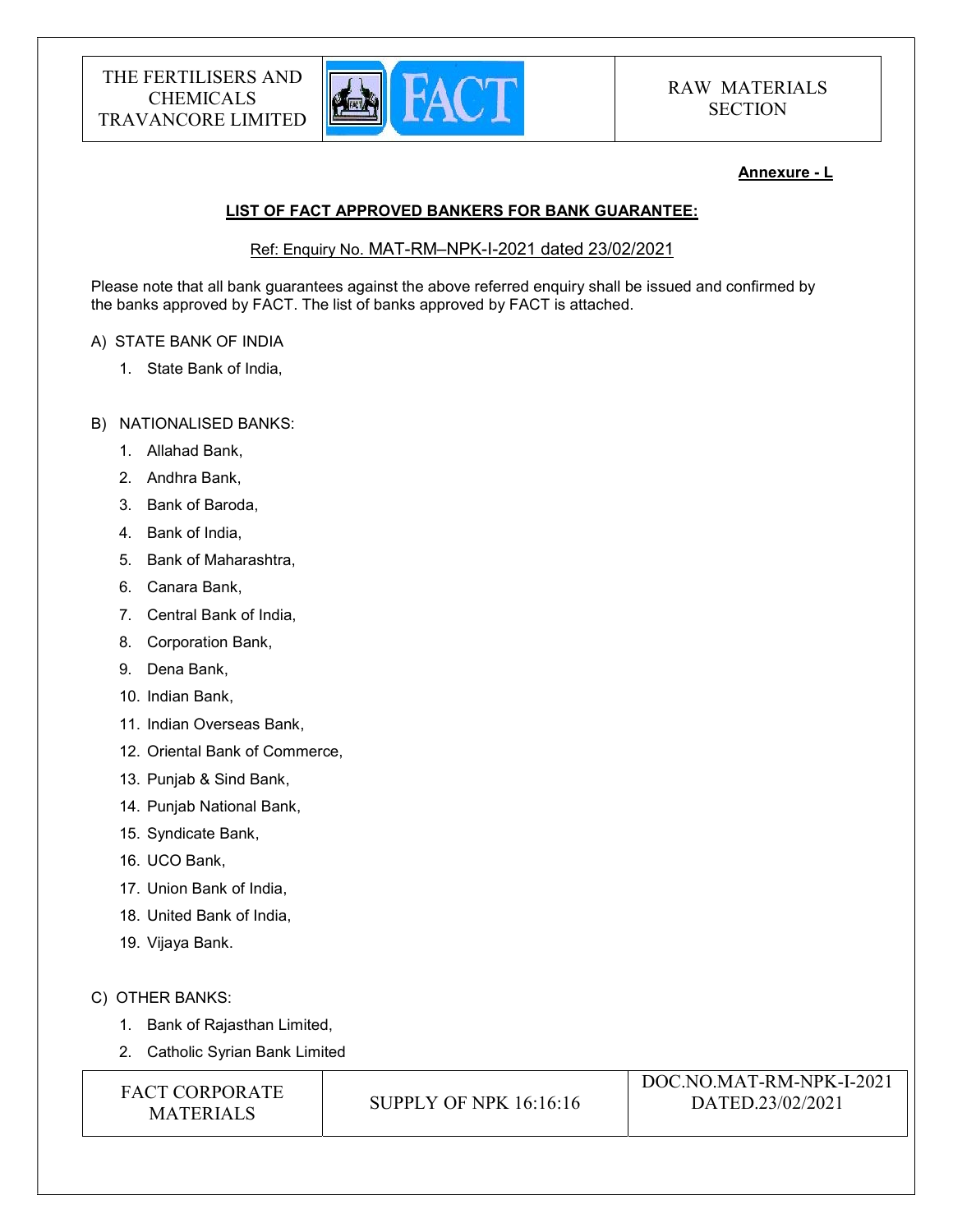

# RAW MATERIALS **SECTION**

- 3. Kotak Mahindra bank Ltd.,
- 4. South Indian Bank Ltd.,
- 5. Tamilnad Merchantile Bank Ltd.,
- 6. The Federal Bank Ltd.,
- 7. The Jammu & Kashmir bank Limited,
- 8. The Karnatka Bank Limited,
- 9. SBER Bank

## D) FOREIGN BANKS:

- 1. ABN AMRO Bank N.V.,
- 2. American Express Bank Limited,
- 3. Bank of American National Trust & Saving Association,
- 4. Bank of Tokyo Limited,
- 5. Barclays Bank PLC
- 6. BNP Paribas
- 7. Calyon Bank
- 8. Citibank N.A.,
- 9. Deutsche Bank,
- 10. Development Bank of Singapore (DBS)
- 11. Hong Kong & Shanghai Banking Corporation Limited,
- 12. ING Vysya Bank
- 13. JP Morgan Chase Bank,
- 14. Standard Chartered Bank.

E) PRIVATE SECTOR BANKS:

- 1. Axis Bank Ltd.,
- 2. Housing Development Finance Corporation Ltd., (HDFC)
- 3. ICICI Bank Limited,
- 4. IDBI Bank Limited,

Note: If the Bank Guarantee is issued by a bank outside India, a counter guarantee from an Indian nationalized/ scheduled bank in India shall be submitted.

| <b>FACT CORPORATE</b><br>SUPPLY OF NPK 16:16:16<br><b>MATERIALS</b> | DOC.NO.MAT-RM-NPK-I-2021<br>DATED.23/02/2021 |
|---------------------------------------------------------------------|----------------------------------------------|
|---------------------------------------------------------------------|----------------------------------------------|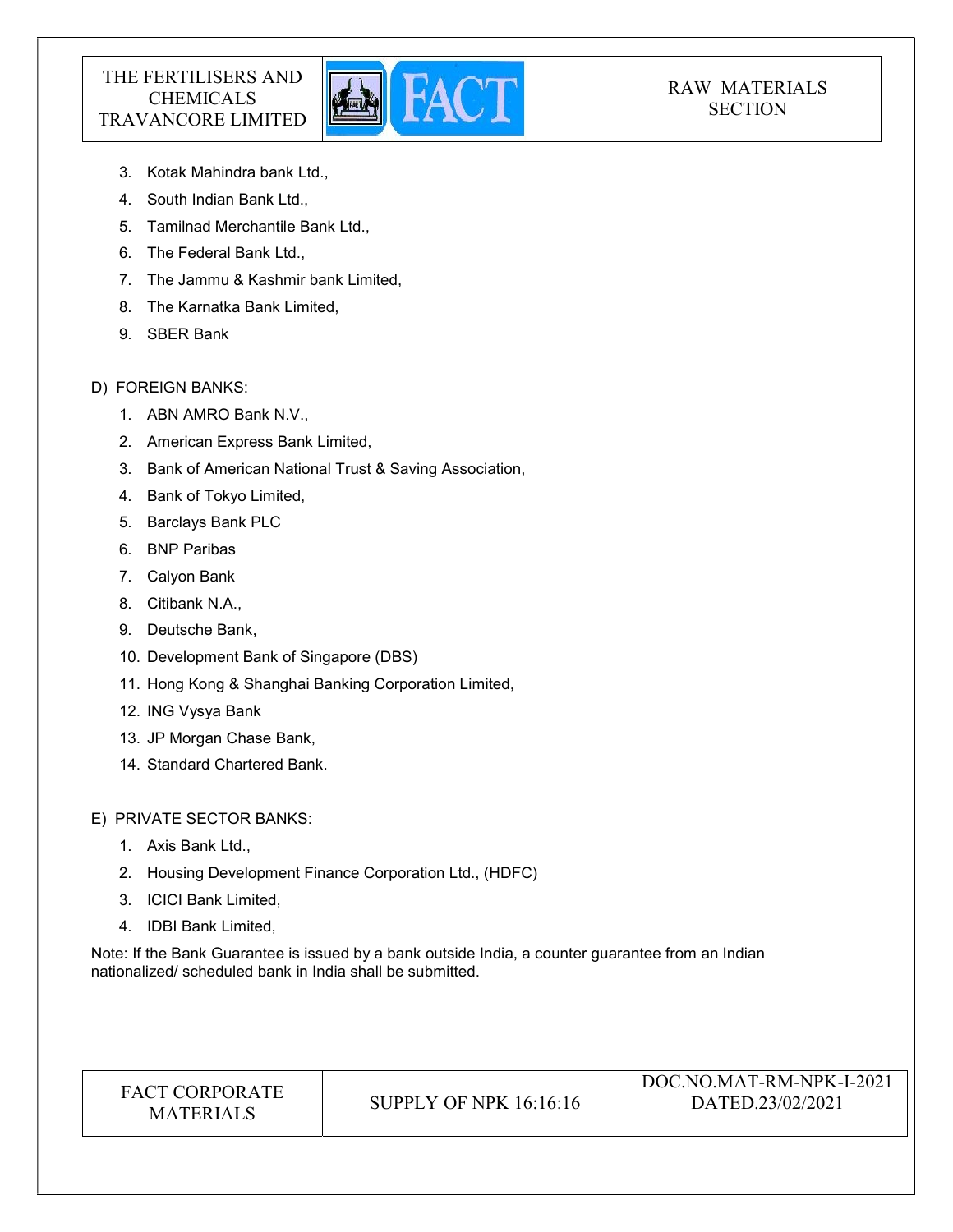

#### Annexure – M

### PROFORMA OF BANK GUARANTEE IN LIEU OF SECURITY DEPOSIT (PERFORMANCE GUARANTEE BOND)

(To be obtained from a Nationalized / Scheduled Bank on Stamp Paper of Rs. 500/-).

The Fertilisers and Chemicals Travancore Limited, Udyogamandal P.O. Cochin - 683 501

WHEREAS FACT - Head Office, a Division of Fertilisers and Chemicals Travancore Limited, Udyogamandal P.O. Kerala (hereinafter called referred to as the Company) has placed a Purchase Order No...................dated...........with M/s...................... .......................... hereinafter called the supplier) for the supply of ........................... and whereas it is one of the conditions of the said purchase order that the Supplier shall either remit a sum of USD.............(US Dollars................................only) or furnish a Bank Guarantee for USD............. (US Dollars ...............................only)as security deposit for the due fulfillment of the said purchase order by the said Supplier.

In consideration of the Company having agreed to accept a Bank Guarantee from us towards such security deposit in lieu of the cash deposit in accordance with the terms and conditions of the above purchase order, we.................. the Bank (hereinafter referred to as the Bank) do hereby undertake to pay the Company merely on demand any sum or sums from time to time demanded by the Company up to a maximum of USD...... (US Dollars............. only) being the amount of the security deposit against any loss or damage caused to or suffered by or would be caused to or suffered by the Company by reason of any breach by the said Supplier of any of the terms and conditions contained in the said purchase order.

We, the said Bank, do hereby undertake to pay the amount so demanded by the Company without any demur merely on a demand from the Company stating that the amount claimed is due by way of loss or damage caused to or suffered or would be caused to or suffered by the Company by reason of breach by the said Supplier of any of the terms and conditions contained in the said contract. Any such demand made on the Bank shall be conclusive as regards the amount due and payable by the Bank under this guarantee.

We undertake to pay to the Company any money so demanded notwithstanding any dispute or disputes raised by the said Supplier in any suit or proceeding pending before any court or Tribunal relating thereto our liability under this being absolute and unequivocal.

The payment so made by us under this Guarantee shall be a valid discharge of our liability for payment thereunder and the said Supplier shall have no claim against us for making such payment.

We ........................... further agree that the guarantee herein contained shall remain in full force and effect during the period that would be taken for the performance of the said contract and that it shall continue to be enforceable till all the dues of the Company under or by virtue of the said contract have been fully paid and its claim satisfied or discharged or till the Company certifies that the terms and conditions of the said contract have been fully and properly carried out by the said Supplier and accordingly discharges this guarantee.

We .............................. further agree with the said Company that they shall have the fullest liberty without our consent and without affecting in any manner our obligations hereunder to vary any of the terms

| <b>FACT CORPORATE</b><br>SUPPLY OF NPK $16:16:16$<br><b>MATERIALS</b> | DOC.NO.MAT-RM-NPK-I-2021<br>DATED.23/02/2021 |
|-----------------------------------------------------------------------|----------------------------------------------|
|-----------------------------------------------------------------------|----------------------------------------------|